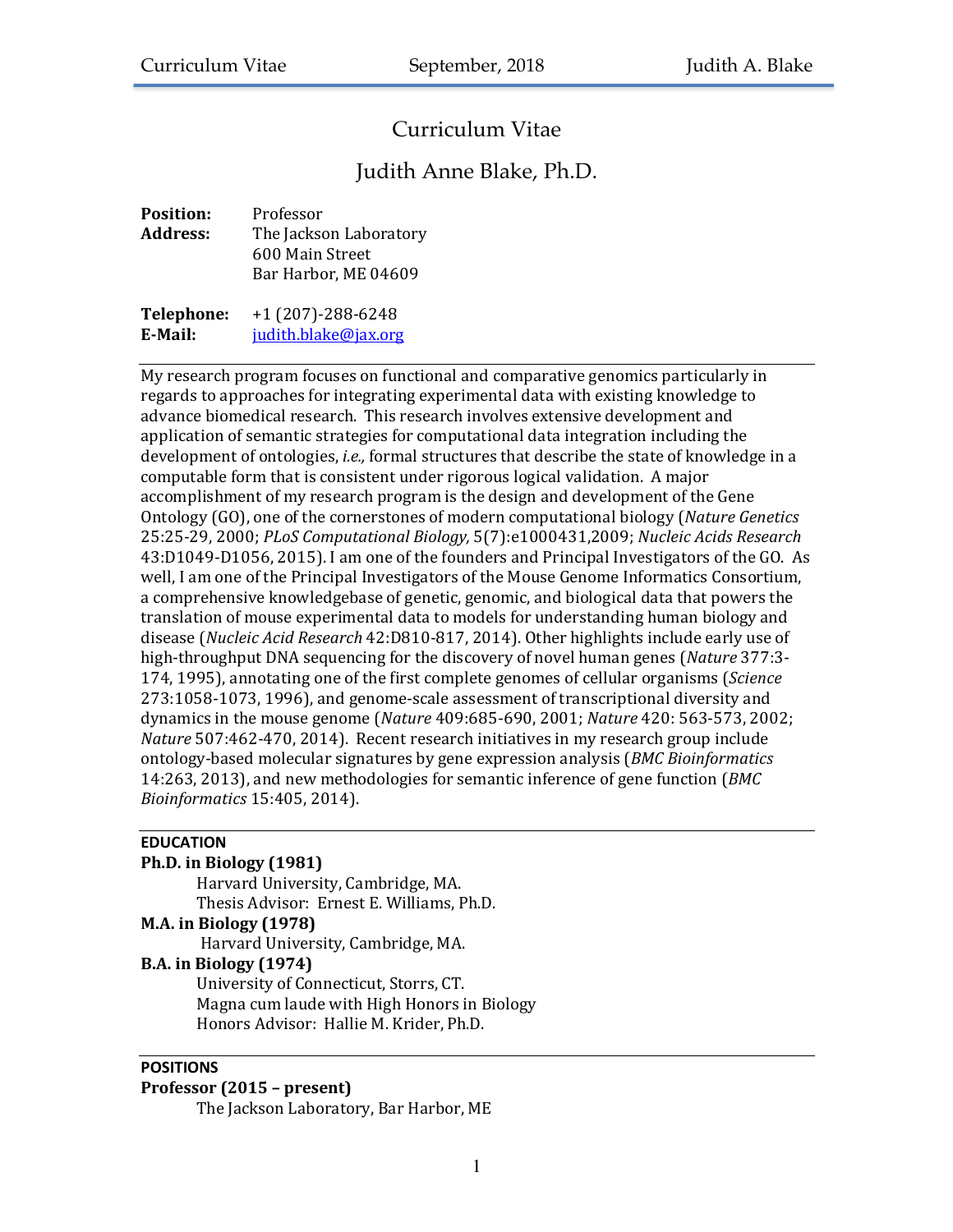| Associate Professor (2007-2015)                                            |
|----------------------------------------------------------------------------|
| The Jackson Laboratory, Bar Harbor, ME                                     |
| Faculty: Institute for Systems Genomics (2014-present)                     |
| University of Connecticut and the Jackson Laboratory, Farmington CT        |
| Visiting Faculty: University of Colorado School of Medicine (2013-present) |
| University of Colorado: Anschultz Medical Campus, Aurora, CO               |
| Faculty: Sackler School of Graduate Biomedical Sciences (2012-present)     |
| Tufts University, Boston, MA                                               |
| Associate Professor of Medicine (clinical appointment) (2011-present)      |
| Tufts School of Medicine: Department of Medicine, Boston, MA               |
| Graduate Faculty: Graduate School of Biomedical Sciences (2002-present)    |
| University of Maine, Orono, ME                                             |
| <b>Assistant Professor (2002-2007)</b>                                     |
| The Jackson Laboratory, Bar Harbor, ME                                     |
| Research Scientist (1996-2002)                                             |
| Mouse Genome Informatics                                                   |
| The Jackson Laboratory, Bar Harbor, ME                                     |
| <b>Research Staff (1993-1996)</b>                                          |
| Molecular Systematics Laboratory,                                          |
| Dept. of Genome Informatics,                                               |
| The Institute for Genomic Research (TIGR), Gaithersburg, MD.               |
| Scientific Program Administrator (1991-1993)                               |
| Laboratory of Molecular Systematics, Natural History Museum                |
| Smithsonian Institution, Washington, D.C.                                  |
| <b>Biological Support Staff (1989-1991)</b>                                |
| Laboratory of Molecular Systematics, Natural History Museum                |
| Smithsonian Institution, Washington, D.C.                                  |
|                                                                            |

# **PUBLICATIONS (98 listed below)** *Peer-Reviewed Publications:*

Howe DG, Blake JA, Bradford YM, Bult CJ, Calvi BR, Engel SR, Kadin JA, Kaufman TC, Kishore R, Laulederkind SJF, Lewis SE, Moxon SAT, Richardson JE, Smith C. Model organism data evolving in support of translational medicine. Lab Anim (NY). 2018 Sep 17. doi: 10.1038/s41684-018-0150-4. [Epub ahead of print] Review. PubMed PMID: 30224793.

Sensing the cilium, digital capture of ciliary data for comparative genomics investigations Karen R. Christie and Judith A. Blake. Cilia 2018 (7:3). PubMed:PMID: 29713460 PMCID:PMC5907423

Lovering RC, Roncaglia P, Howe DG, Laulederkind SJF, Khodiyar VK, Berardini TZ, Tweedie S, Foulger RE, Osumi-Sutherland D, Campbell NH, Huntley RP, Talmud PJ, **Blake JA**, Breckenridge R, Riley PR, Lambiase PD, Elliott PM, Clapp L, Tinker A, Hill DP. Improving Interpretation of Cardiac Phenotypes and Enhancing Discovery With Expanded Knowledge in the Gene Ontology. Circulation. Genomic and precision medicine. 2018; 11(2):e001813. NIHMSID: NIHMS929739 PubMed [journal] PMID: 29440116, PMCID: PMC5821137

Smith CL, **Blake JA**, Kadin JA, Richardson JE, Bult CJ. Mouse Genome Database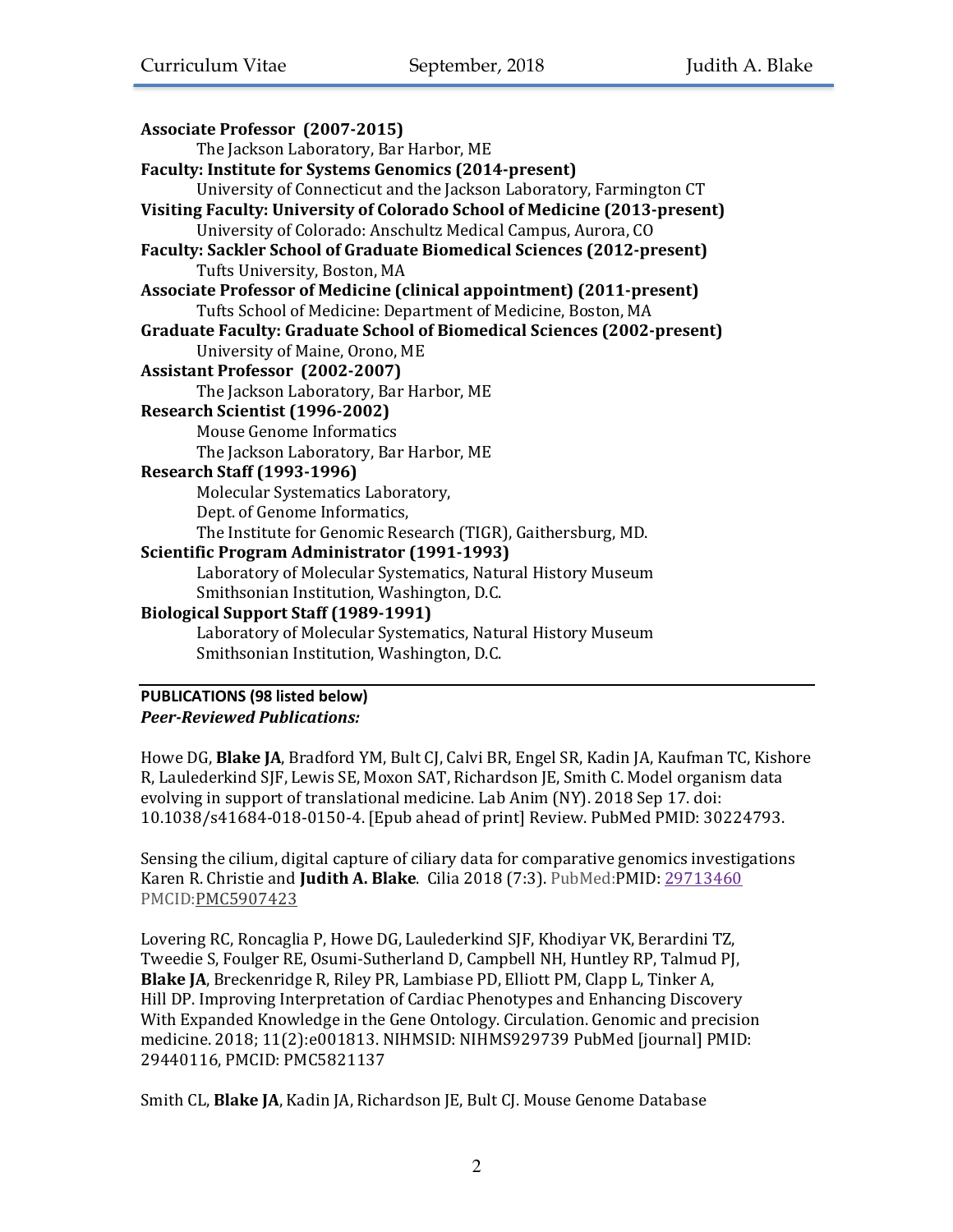(MGD)-2018: knowledgebase for the laboratory mouse. Nucleic acids research. 2018; 46(D1):D836-D842. PubMed [journal] PMID: 29092072, PMCID: PMC5753350

Forslund K, Pereira C, Capella-Gutierrez S, Sousa da Silva A, Altenhoff A, Huerta-Cepas J, Muffato M, Patricio M, Vandepoele K, Ebersberger I, Blake JA, Fernández Breis JT, Boeckmann B, Gabaldón T, Sonnhammer E, Dessimoz C, Lewis S. Gearing up to handle the mosaic nature of life in the quest for orthologs. Bioinformatics (Oxford, England). 2017; PubMed [journal] PMID: 28968857, PMCID: PMC5860199

**Blake JA**, Eppig JT, Kadin JA, Richardson JE, Smith CL, Bult CJ. Mouse Genome Database (MGD)-2017: community knowledge resource for the laboratory mouse. Nucleic acids research. 2017; 45(D1):D723-D729. PubMed [journal] PMID: 27899570, PMCID: PMC5210536

Natale DA, Arighi CN, **Blake JA**, Bona J, Chen C, Chen SC, Christie KR, Cowart J, D'Eustachio P, Diehl AD, Drabkin HJ, Duncan WD, Huang H, Ren J, Ross K, Ruttenberg A, Shamovsky V, Smith B, Wang Q, Zhang J, El-Sayed A, Wu CH. Protein Ontology (PRO): enhancing and scaling up the representation of protein entities. Nucleic acids research. 2017; 45(D1):D339-D346. PubMed [journal] PMID: 27899649, PMCID: PMC5210558

Gene Ontology Consortium. Expansion of the Gene Ontology knowledgebase and resources. Nucleic acids research. 2017; 45(D1):D331-D338. PubMed [journal] PMID: 27899567, PMCID: PMC5210579

Jiang X, Ringwald M, **Blake JA**, Shatkay H. Effective biomedical document classification for identifying publications relevant to the mouse Gene Expression Database (GXD). Database : the journal of biological databases and curation. 2017; 2017(1). PubMed [journal] PMID: 28365740, PMCID: PMC5467553

Eppig JT, Smith CL, **Blake JA**, Ringwald M, Kadin JA, Richardson JE, Bult CJ. Mouse Genome Informatics (MGI): Resources for Mining Mouse Genetic, Genomic, and Biological Data in Support of Primary and Translational Research. Methods in molecular biology (Clifton, N.J.). 2017; 1488:47-73. PubMed [journal] PMID: 27933520

Diehl AD, Meehan TF, Bradford YM, Brush MH, Dahdul WM, Dougall DS, He Y, Osumi-Sutherland D, Ruttenberg A, Sarntivijai S, Van Slyke CE, Vasilevsky NA, Haendel MA, **Blake JA**, Mungall CJ. The Cell Ontology 2016: enhanced content, modularization, and ontology interoperability. Journal of biomedical semantics. 2016; 7(1):44. PubMed [journal] PMID: 27377652, PMCID: PMC4932724

Bult CJ, Eppig JT, **Blake JA**, Kadin JA, Richardson JE. Mouse genome database 2016. Nucleic acids research. 2016; 44(D1):D840-7. PubMed [journal] PMID: 26578600, PMCID: PMC4702860

Huang J, Gutierrez F, Strachan HJ, Dou D, Huang W, Smith B, Blake JA, Eilbeck K, Natale DA, Lin Y, Wu B, Silva Nd, Wang X, Liu Z, Borchert GM, Tan M, Ruttenberg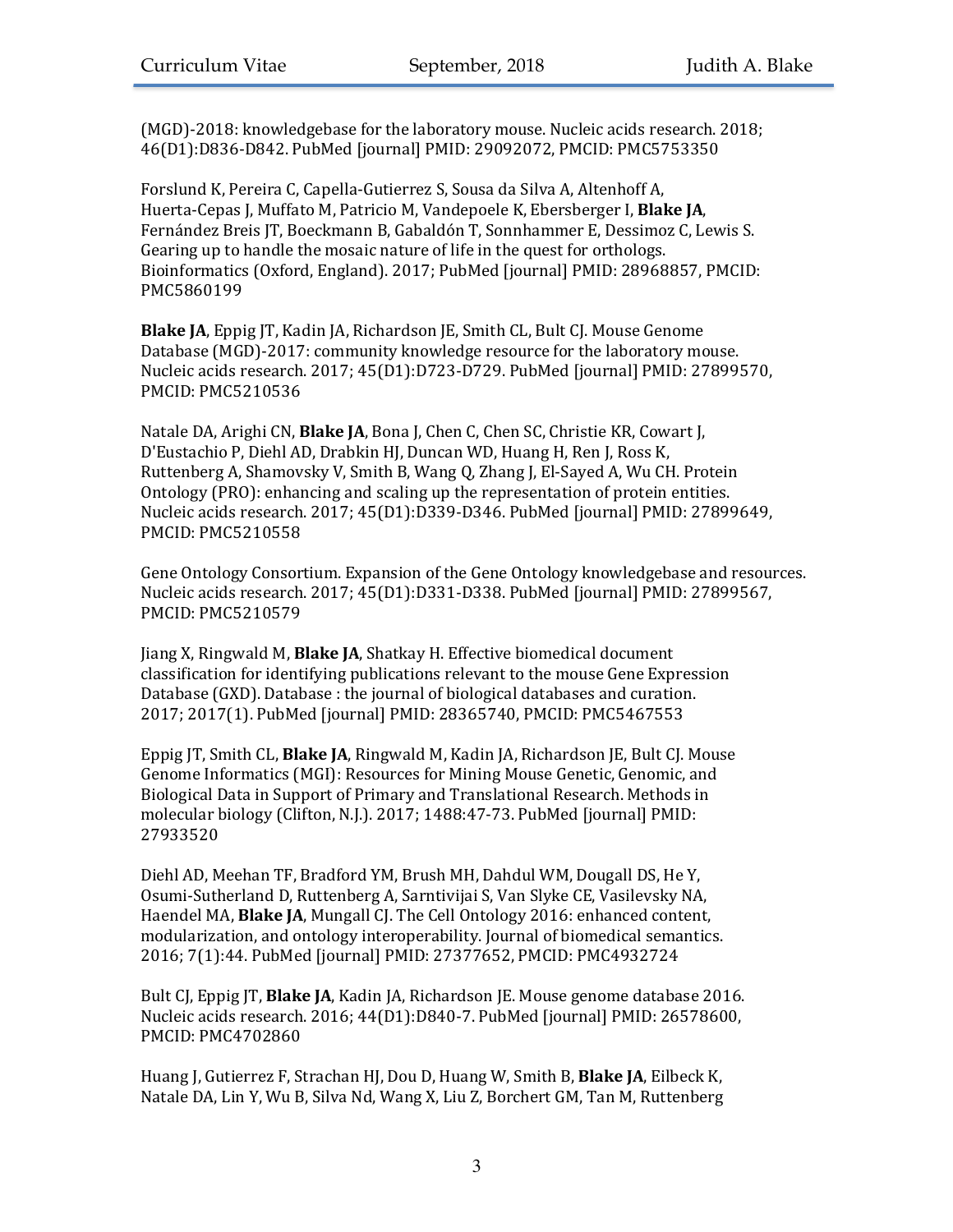A. OmniSearch: a semantic search system based on the Ontology for MIcroRNA Target (OMIT) for microRNA-target gene interaction data. Journal of biomedical semantics. 2016; 7:25. PubMed [journal] PMID: 27175225, PMCID: PMC4863347

Tripathi S, Vercruysse S, Chawla K, Christie KR, **Blake JA**, Huntley RP, Orchard S, Hermjakob H, Thommesen L, Lægreid A, Kuiper M. Gene regulation knowledge commons: community action takes care of DNA binding transcription factors. Database : the journal of biological databases and curation. 2016; 2016. PubMed [journal] PMID: 27270715, PMCID: PMC4911790

Hill DP, D'Eustachio P, Berardini TZ, Mungall CJ, Renedo N, **Blake JA**. Modeling biochemical pathways in the gene ontology. Database : the journal of biological databases and curation. 2016; 2016. PubMed [journal] PMID: 27589964, PMCID: PMC5009323

Huang J, Eilbeck K, Smith B, **Blake JA**, Dou D, Huang W, Natale DA, Ruttenberg A, Huan J, Zimmermann MT, Jiang G, Lin Y, Wu B, Strachan HJ, de Silva N, Kasukurthi MV, Jha VK, He Y, Zhang S, Wang X, Liu Z, Borchert GM, Tan M. The development of non-coding RNA ontology. International journal of data mining and bioinformatics. 2016; 15(3):214-232. NIHMSID: NIHMS795655 PubMed [journal] PMID: 27990175, PMCID: PMC5156483

Huang J, Eilbeck K, Smith B, **Blake JA**, Dou D, Huang W, Natale DA, Ruttenberg A, Huan J, Zimmermann MT, Jiang G, Lin Y, Wu B, Strachan HJ, He Y, Zhang S, Wang X, Liu Z, Borchert GM, Tan M. The Non-Coding RNA Ontology (NCRO): a comprehensive resource for the unification of non-coding RNA biology. Journal of biomedical semantics. 2016; 7:24. PubMed [journal] PMID: 27152146, PMCID: PMC4857245

Drabkin HJ, Christie KR, Dolan ME, Hill DP, Ni L, Sitnikov D, Blake JA. Application of comparative biology in GO functional annotation: the mouse model. Mammalian genome : official journal of the International Mammalian Genome Society. 2015; 26(9-10):574-83. PubMed [journal] PMID: 26141960, PMCID: PMC4602061

Dolan ME, Baldarelli RM, Bello SM, Ni L, McAndrews MS, Bult CJ, Kadin JA, Richardson JE, Ringwald M, Eppig JT, **Blake JA**. Orthology for comparative genomics in the mouse genome database. Mammalian genome : official journal of the International Mammalian Genome Society. 2015; 26(7-8):305-13. PubMed [journal] PMID: 26223881, PMCID: PMC4534493

Eppig JT, Richardson JE, Kadin JA, Ringwald M, **Blake JA**, Bult CJ. Mouse Genome Informatics (MGI): reflecting on 25 years. Mammalian genome : official journal of the International Mammalian Genome Society. 2015; 26(7-8):272-84. PubMed [journal] PMID: 26238262, PMCID: PMC4534491

Eppig JT, Richardson JE, Kadin JA, Smith CL, **Blake JA**, Bult CJ. Mouse Genome Database: From sequence to phenotypes and disease models. Genesis (New York, N.Y. : 2000). 2015; 53(8):458-73. NIHMSID: NIHMS707136 PubMed [journal] PMID: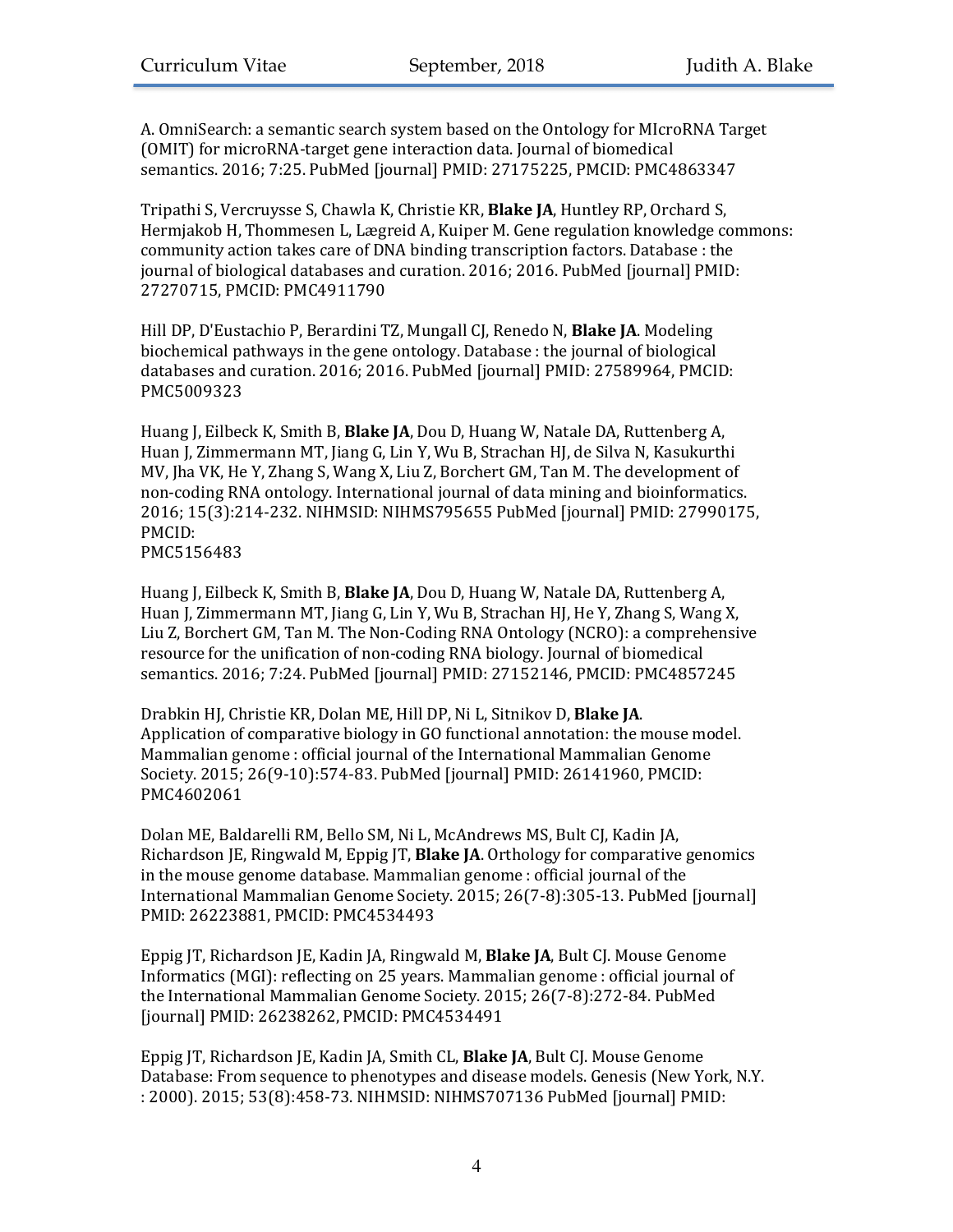# 26150326, PMCID: PMC4545690

Deans AR, Lewis SE, Huala E, Anzaldo SS, Ashburner M, Balhoff JP, Blackburn DC, **Blake JA**, Burleigh JG, Chanet B, Cooper LD, Courtot M, Csösz S, Cui H, Dahdul W, Das S, Dececchi TA, Dettai A, Diogo R, Druzinsky RE, Dumontier M, Franz NM, Friedrich F, Gkoutos GV, Haendel M, Harmon LJ, Hayamizu TF, He Y, Hines HM, Ibrahim N, Jackson LM, Jaiswal P, James-Zorn C, Köhler S, Lecointre G, Lapp H, Lawrence CJ, Le Novère N, Lundberg JG, Macklin J, Mast AR, Midford PE, Mikó I, Mungall CJ, Oellrich A, Osumi-Sutherland D, Parkinson H, Ramírez MJ, Richter S, Robinson PN, Ruttenberg A, Schulz KS, Segerdell E, Seltmann KC, Sharkey MJ, Smith AD, Smith B, Specht CD, Squires RB, Thacker RW, Thessen A, Fernandez-Triana J, Vihinen M, Vize PD, Vogt L, Wall CE, Walls RL, Westerfeld M, Wharton RA, Wirkner CS, Woolley JB, Yoder MJ, Zorn AM, Mabee P. Finding our way through phenotypes. PLoS biology. 2015; 13(1):e1002033. PubMed [journal] PMID: 25562316, PMCID: PMC4285398

Eppig JT, **Blake JA**, Bult CJ, Kadin JA, Richardson JE. The Mouse Genome Database (MGD): facilitating mouse as a model for human biology and disease. Nucleic acids research. 2015; 43(Database issue):D726-36. PubMed [journal] PMID: 25348401. PMCID: PMC4384027

Gene Ontology Consortium: going forward. Nucleic acids research. 2015; 43(Database issue):D1049-56. PubMed [journal] PMID: 25428369, PMCID: PMC4383973

Ascensao JA, Dolan ME, Hill DP, Blake JA. Methodology for the inference of gene function from phenotype data. BMC bioinformatics. 2014; 15:405. PubMed [journal] PMID: 25495798, PMCID: PMC4302099

Famiglietti ML, Estreicher A, Gos A, Bolleman J, Géhant S, Breuza L, Bridge A, Poux S, Redaschi N, Bougueleret L, Xenarios I. Genetic variations and diseases in UniProtKB/Swiss-Prot: the ins and outs of expert manual curation. Human mutation. 2014; 35(8):927-35. NIHMSID: NIHMS598698 PubMed [journal] PMID: 24848695, PMCID: PMC4107114

Huntley RP, Harris MA, Alam-Faruque Y, Blake JA, Carbon S, Dietze H, Dimmer EC, Foulger RE, Hill DP, Khodiyar VK, Lock A, Lomax J, Lovering RC, Mutowo-Meullenet P, Sawford T, Van Auken K, Wood V, Mungall CJ. A method for increasing expressivity of Gene Ontology annotations using a compositional approach. BMC bioinformatics. 2014; 15:155. PubMed [journal] PMID: 24885854, PMCID: PMC4039540

Forrest AR, Kawaji H, Rehli M, Baillie JK, de Hoon MJ, Haberle V, Lassmann T, Kulakovskiy IV, Lizio M, Itoh M, Andersson R, Mungall CJ, Meehan TF, Schmeier S, Bertin N, Jørgensen M, Dimont E, Arner E, Schmidl C, Schaefer U, Medvedeva YA, Plessy C, Vitezic M, Severin J, Semple C, Ishizu Y, Young RS, Francescatto M, Alam I, Albanese D, Altschuler GM, Arakawa T, Archer JA, Arner P, Babina M, Rennie S, Balwierz PJ, Beckhouse AG, Pradhan-Bhatt S, **Blake JA**, Blumenthal A, Bodega B, Bonetti A, Briggs J, Brombacher F, Burroughs AM, Califano A, Cannistraci CV, Carbajo D, Chen Y, Chierici M, Ciani Y, Clevers HC, Dalla E, Davis CA, Detmar M, Diehl AD, Dohi T, Drabløs F, Edge AS, Edinger M, Ekwall K,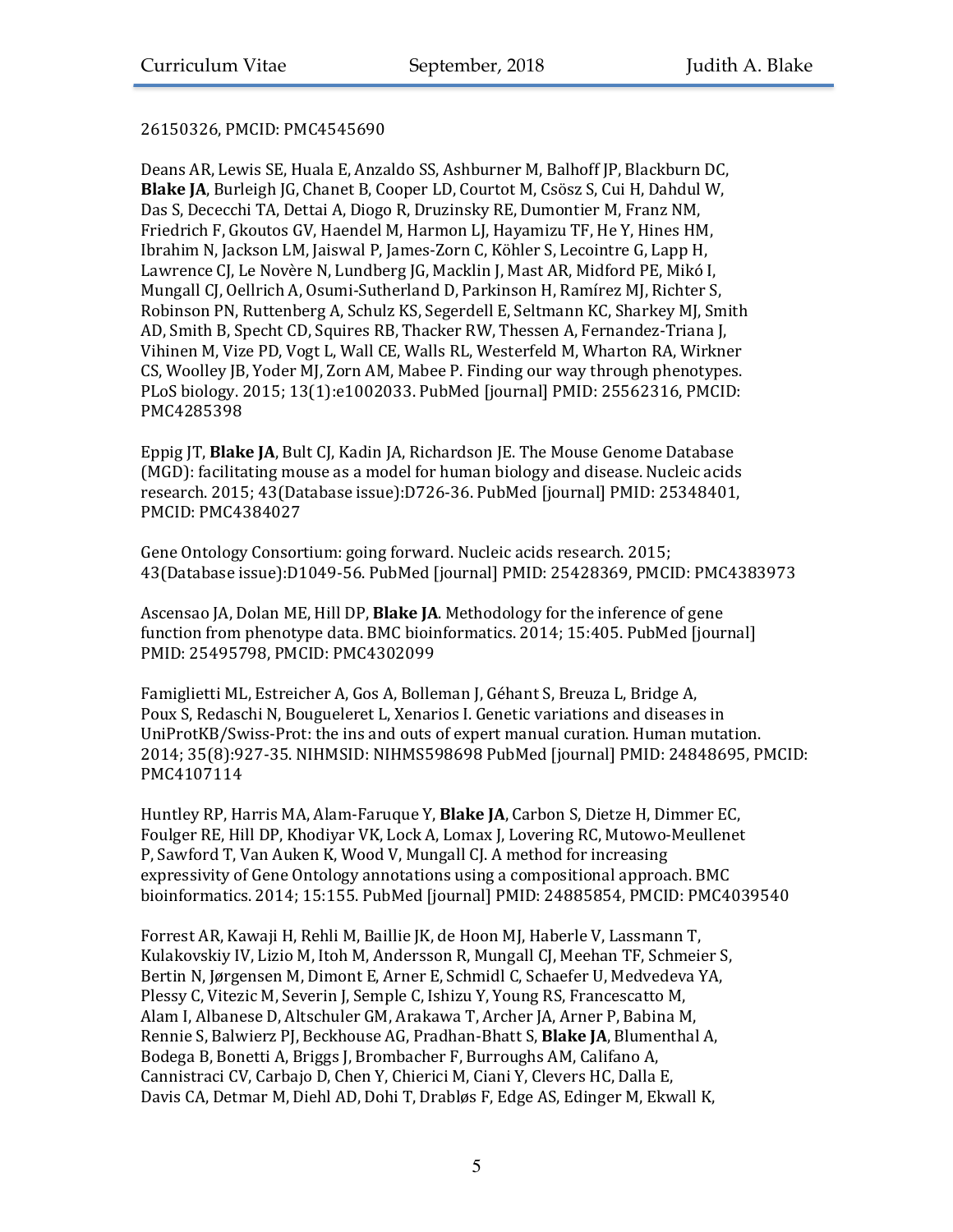Endoh M, Enomoto H, Fagiolini M, Fairbairn L, Fang H, Farach-Carson MC, Faulkner GJ, Favorov AV, Fisher ME, Frith MC, Fujita R, Fukuda S, Furlanello C, Furino M, Furusawa J, Geijtenbeek TB, Gibson AP, Gingeras T, Goldowitz D, Gough J, Guhl S, Guler R, Gustincich S, Ha TJ, Hamaguchi M, Hara M, Harbers M, Harshbarger J, Hasegawa A, Hasegawa Y, Hashimoto T, Herlyn M, Hitchens KJ, Ho Sui SJ, Hofmann OM, Hoof I, Hori F, Huminiecki L, Iida K, Ikawa T, Jankovic BR, Jia H, Joshi A, Jurman G, Kaczkowski B, Kai C, Kaida K, Kaiho A, Kajiyama K, Kanamori-Katayama M, Kasianov AS, Kasukawa T, Katayama S, Kato S, Kawaguchi S, Kawamoto H, Kawamura YI, Kawashima T, Kempfle JS, Kenna TJ, Kere J, Khachigian LM, Kitamura T, Klinken SP, Knox AJ, Kojima M, Kojima S, Kondo N, Koseki H, Koyasu S, Krampitz S, Kubosaki A, Kwon AT, Laros JF, Lee W, Lennartsson A, Li K, Lilje B, Lipovich L, Mackay-Sim A, Manabe R, Mar JC, Marchand B, Mathelier A, Mejhert N, Meynert A, Mizuno Y, de Lima Morais DA, Morikawa H, Morimoto M, Moro K, Motakis E, Motohashi H, Mummery CL, Murata M, Nagao-Sato S, Nakachi Y, Nakahara F, Nakamura T, Nakamura Y, Nakazato K, van Nimwegen E, Ninomiya N, Nishiyori H, Noma S, Noma S, Noazaki T, Ogishima S, Ohkura N, Ohimiya H, Ohno H, Ohshima M, Okada-Hatakeyama M, Okazaki Y, Orlando V, Ovchinnikov DA, Pain A, Passier R, Patrikakis M, Persson H, Piazza S, Prendergast JG, Rackham OJ, Ramilowski JA, Rashid M, Ravasi T, Rizzu P, Roncador M, Roy S, Rye MB, Saijyo E, Sajantila A, Saka A, Sakaguchi S, Sakai M, Sato H, Savvi S, Saxena A, Schneider C, Schultes EA, Schulze-Tanzil GG, Schwegmann A, Sengstag T, Sheng G, Shimoji H, Shimoni Y, Shin JW, Simon C, Sugiyama D, Sugiyama T, Suzuki M, Suzuki N, Swoboda RK, 't Hoen PA, Tagami M, Takahashi N, Takai J, Tanaka H, Tatsukawa H, Tatum Z, Thompson M, Toyodo H, Toyoda T, Valen E, van de Wetering M, van den Berg LM, Verado R, Vijayan D, Vorontsov IE, Wasserman WW, Watanabe S, Wells CA, Winteringham LN, Wolvetang E, Wood EJ, Yamaguchi Y, Yamamoto M, Yoneda M, Yonekura Y, Yoshida S, Zabierowski SE, Zhang PG, Zhao X, Zucchelli S, Summers KM, Suzuki H, Daub CO, Kawai J, Heutink P, Hide W, Freeman TC, Lenhard B, Bajic VB, Taylor MS, Makeev VJ, Sandelin A, Hume DA, Carninci P, Hayashizaki Y. A promoter-level mammalian expression atlas. Nature. 2014; 507(7493):462-70. NIHMSID: NIHMS607910 PubMed [journal] PMID: 24670764, PMCID: PMC4529748

Wick HC, Drabkin H, Ngu H, Sackman M, Fournier C, Haggett J, Blake JA, Bianchi DW, Slonim DK. DFLAT: functional annotation for human development. BMC bioinformatics. 2014; 15:45. PubMed [journal] PMID: 24507166, PMCID: PMC3928322

**Blake JA**, Bult CJ, Eppig JT, Kadin JA, Richardson JE. The Mouse Genome Database: integration of and access to knowledge about the laboratory mouse. Nucleic acids research. 2014; 42(Database issue):D810-7. PubMed [journal] PMID: 24285300, PMCID: PMC3964950

Chibucos MC, Mungall CJ, Balakrishnan R, Christie KR, Huntley RP, White O, **Blake JA**, Lewis SE, Giglio M. Standardized description of scientific evidence using the Evidence Ontology (ECO). Database : the journal of biological databases and curation. 2014; 2014. PubMed [journal] PMID: 25052702, PMCID: PMC4105709

Alam-Faruque Y, Hill DP, Dimmer EC, Harris MA, Foulger RE, Tweedie S, Attrill H, Howe DG, Thomas SR, Davidson D, Woolf AS, Blake JA, Mungall CJ, O'Donovan C, Apweiler R, Huntley RP. Representing kidney development using the gene ontology.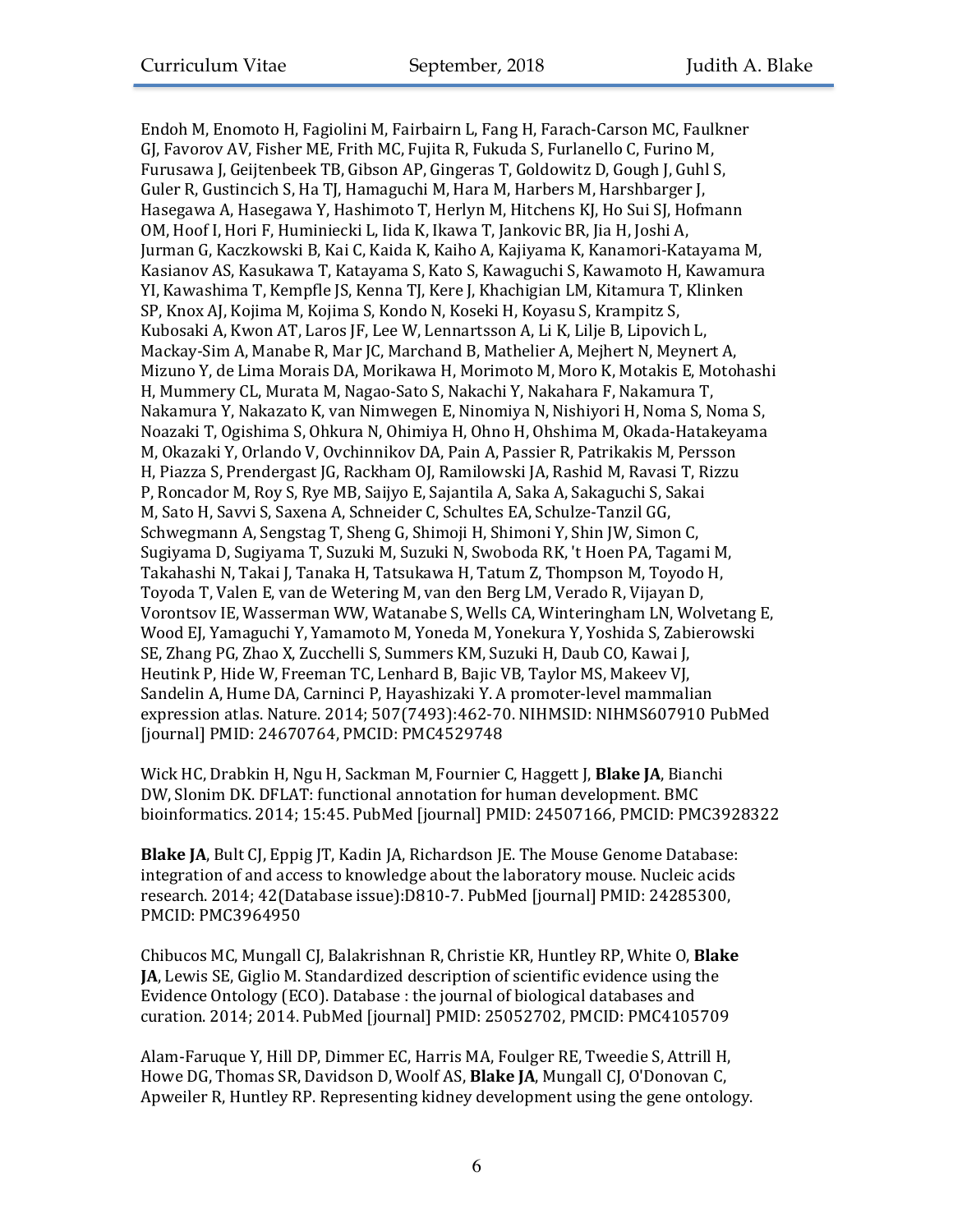PloS one. 2014; 9(6):e99864. PubMed [journal] PMID: 24941002, PMCID: PMC4062467

Haendel MA, Balhoff JP, Bastian FB, Blackburn DC, **Blake JA**, Bradford Y, Comte A, Dahdul WM, Dececchi TA, Druzinsky RE, Hayamizu TF, Ibrahim N, Lewis SE, Mabee PM, Niknejad A, Robinson-Rechavi M, Sereno PC, Mungall CJ, Unification of multi-species vertebrate anatomy ontologies for comparative biology in Uberon. Journal of biomedical semantics. 2014; 5:21. PubMed [journal] PMID: 25009735, PMCID: PMC4089931

Natale DA, Arighi CN, Blake JA, Bult CJ, Christie KR, Cowart J, D'Eustachio P, Diehl AD, Drabkin HJ, Helfer O, Huang H, Masci AM, Ren J, Roberts NV, Ross K, Ruttenberg A, Shamovsky V, Smith B, Yerramalla MS, Zhang J, AlJanahi A, Çelen I, Gan C, Lv M, Schuster-Lezell E, Wu CH. Protein Ontology: a controlled structured network of protein entities. Nucleic acids research. 2014; 42(Database issue):D415-21. PubMed [journal] PMID: 24270789, PMCID: PMC3964965

Huang J, Dang J, Borchert GM, Eilbeck K, Zhang H, Xiong M, Jiang W, Wu H, **Blake JA**, Natale DA, Tan M. OMIT: dynamic, semi-automated ontology development for the microRNA domain. PloS one. 2014; 9(7):e100855. PubMed [journal] PMID: 25025130, PMCID: PMC4099014

Meehan TF, Vasilevsky NA, Mungall CJ, Dougall DS, Haendel MA, **Blake JA**, Diehl AD. Ontology based molecular signatures for immune cell types via gene expression analysis. BMC bioinformatics. 2013; 14:263. PubMed [journal] PMID: 24004649, PMCID: PMC3844401

Roles for text mining in biomedical knowledge discovery and translational Medicine Bada M, Sitnikov D, Blake J, Hunter L. ISMB BioLink Special Interest Group 2013; 2013 July 20; Berlin, Germany. My Bibliography [presentation]

**Blake JA**, Dolan M, Drabkin H, Hill DP, Li N, Sitnikov D, Bridges S, Burgess S, Buza T, McCarthy F, Peddinti D, Pillai L, Carbon S, Dietze H, Ireland A, Lewis SE, Mungall CJ, Gaudet P, Chrisholm RL, Fey P, Kibbe WA, Basu S, Siegele DA, McIntosh BK, Renfro DP, Zweifel AE, Hu JC, Brown NH, Tweedie S, Alam-Faruque Y, Apweiler R, Auchinchloss A, Axelsen K, Bely B, Blatter M-, Bonilla C, Bouguerleret L, Boutet E, Breuza L, Bridge A, Chan WM, Chavali G, Coudert E, Dimmer E, Estreicher A, Famiglietti L, Feuermann M, Gos A, Gruaz-Gumowski N, Hieta R, Hinz C, Hulo C, Huntley R, James J, Jungo F, Keller G, Laiho K, Legge D, Lemercier P, Lieberherr D, Magrane M, Martin MJ, Masson P, Mutowo-Muellenet P, O'Donovan C, Pedruzzi I, Pichler K, Poggioli D, Porras Millán P, Poux S, Rivoire C, Roechert B, Sawford T, Schneider M, Stutz A, Sundaram S, Tognolli M, Xenarios I, Foulgar R, Lomax J, Roncaglia P, Khodiyar VK, Lovering RC, Talmud PJ, Chibucos M, Giglio MG, Chang H-, Hunter S, McAnulla C, Mitchell A, Sangrador A, Stephan R, Harris MA, Oliver SG, Rutherford K, Wood V, Bahler J, Lock A, Kersey PJ, McDowall DM, Staines DM, Dwinell M, Shimoyama M, Laulederkind S, Hayman T, Wang S-, Petri V, Lowry T, D'Eustachio P, Matthews L, Balakrishnan R, Binkley G, Cherry JM, Costanzo MC, Dwight SS, Engel SR, Fisk DG, Hitz BC, Hong EL, Karra K, Miyasato SR, Nash RS, Park J, Skrzypek MS, Weng S, Wong ED, Berardini TZ, Huala E, Mi H,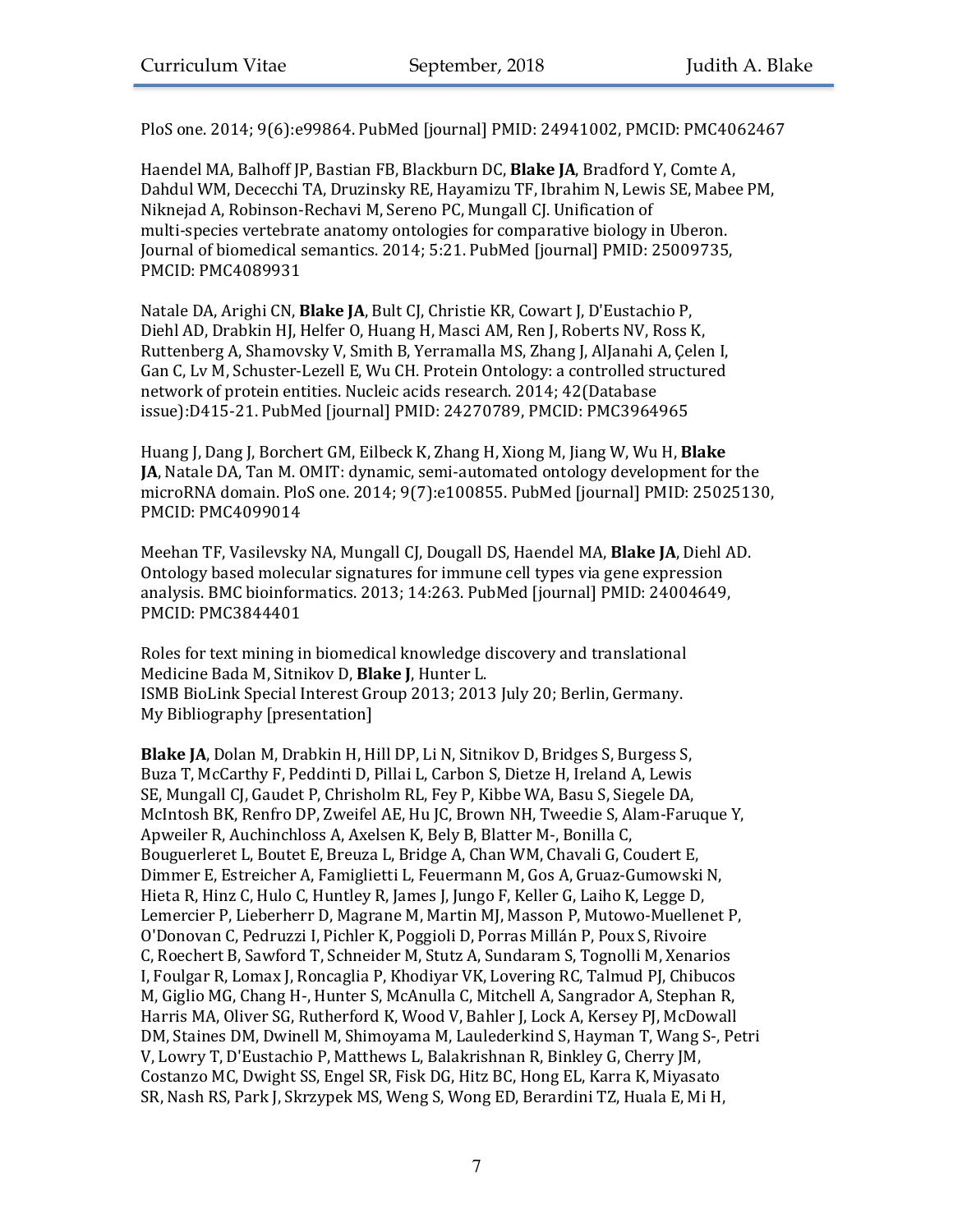Thomas PD, Chan J, Kishore R, Sternberg P, Van Auken K, Howe D, Westerfield M. Gene Ontology annotations and resources. Nucleic acids research. 2013; 41(Database issue):D530-5. PubMed [journal] PMID: 23161678, PMCID: PMC3531070

Update on activities at the Universal Protein Resource (UniProt) in 2013. Nucleic acids research. 2013; 41(Database issue):D43-7. PubMed [journal] PMID: 23161681, PMCID: PMC3531094

Tripathi S, Christie KR, Balakrishnan R, Huntley R, Hill DP, Thommesen L, Blake **JA**, Kuiper M, Lægreid A. Gene Ontology annotation of sequence-specific DNA binding transcription factors: setting the stage for a large-scale curation effort. Database : the journal of biological databases and curation. 2013; 2013:bat062. PubMed [journal] PMID: 23981286, PMCID: PMC3753819

**Blake JA**. Ten quick tips for using the gene ontology. PLoS computational biology. 2013; 9(11):e1003343. PubMed [journal] PMID: 24244145, PMCID: PMC3828149

Bult CI, Eppig IT, **Blake JA**, Kadin JA, Richardson JE. The mouse genome database: genotypes, phenotypes, and models of human disease. Nucleic acids research. 2013; 41(Database issue):D885-91. PubMed [journal] PMID: 23175610, PMCID: PMC3531104

Bada M, Eckert M, Evans D, Garcia K, Shipley K, Sitnikov D, Baumgartner WA Jr, Cohen KB, Verspoor K, **Blake JA**, Hunter LE. Concept annotation in the CRAFT corpus. BMC bioinformatics. 2012; 13:161. PubMed [journal] PMID: 22776079, PMCID: PMC3476437

Mattingly CJ, McKone TE, Callahan MA, **Blake JA**, Hubal EA. Providing the missing link: the exposure science ontology ExO. Environmental science & amp; technology. 2012; 46(6):3046-53. PubMed [journal] PMID: 22324457, PMCID: PMC3314380

Taşan M, Drabkin HJ, Beaver JE, Chua HN, Dunham J, Tian W, **Blake JA**, Roth FP. A Resource of Quantitative Functional Annotation for Homo sapiens Genes. G3 (Bethesda, Md.). 2012; 2(2):223-33. PubMed [journal] PMID: 22384401, PMCID: PMC3284330

Thomas PD, Wood V, Mungall CJ, Lewis SE, **Blake JA**. On the Use of Gene Ontology Annotations to Assess Functional Similarity among Orthologs and Paralogs: A Short Report. PLoS computational biology. 2012; 8(2):e1002386. PubMed [journal] PMID: 22359495, PMCID: PMC3280971

The Gene Ontology: enhancements for 2011. Nucleic acids research. 2012; 40(Database issue):D559-64. PubMed [journal] PMID: 22102568, PMCID: PMC3245151

Eppig JT, **Blake JA**, Bult CJ, Kadin JA, Richardson JE. The Mouse Genome Database (MGD): comprehensive resource for genetics and genomics of the laboratory mouse. Nucleic acids research. 2012; 40(Database issue):D881-6. PubMed [journal] PMID: 22075990, PMCID: PMC3245042

Drabkin HJ, **Blake JA**. Manual Gene Ontology annotation workflow at the Mouse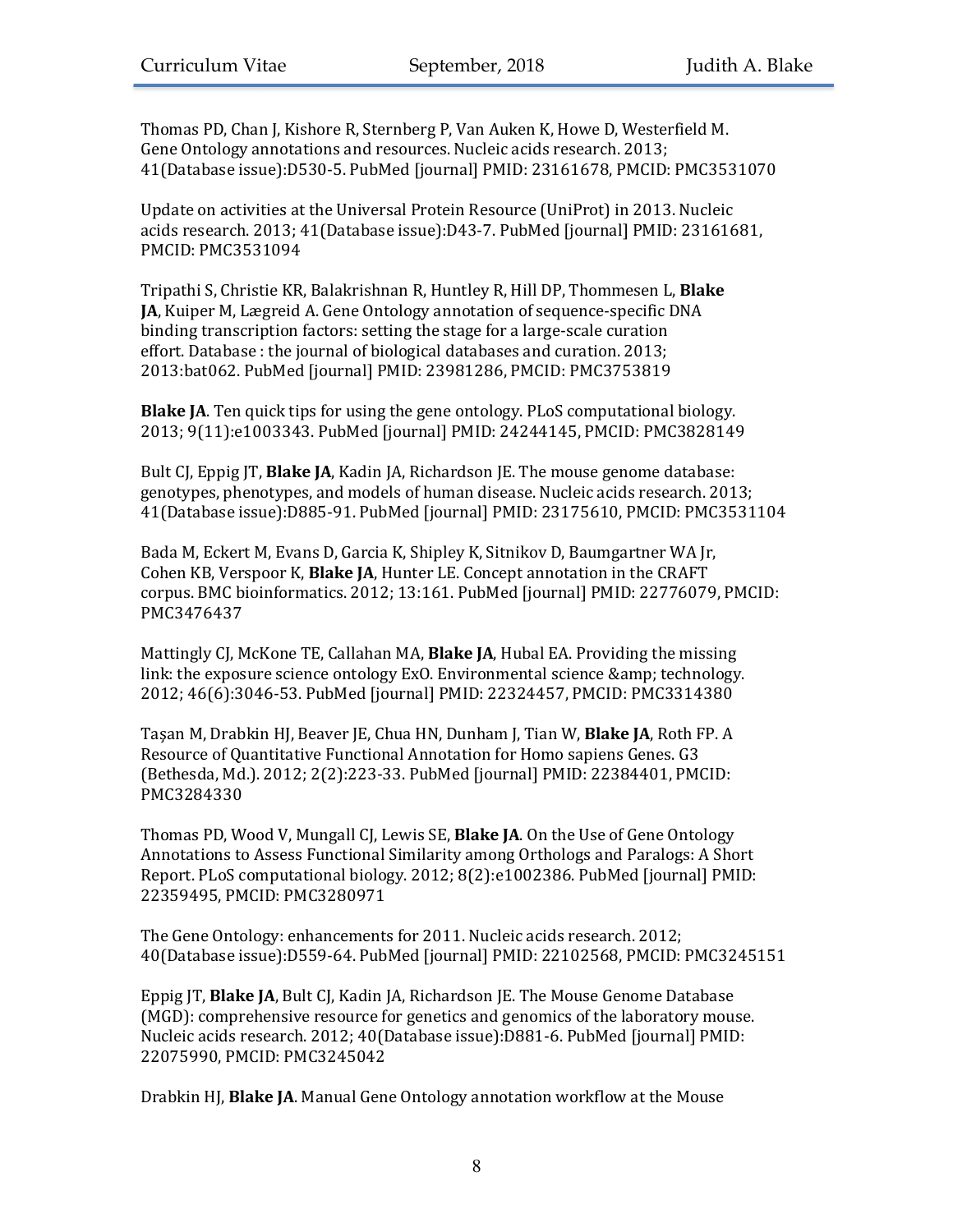Genome Informatics Database. Database : the journal of biological databases and curation. 2012; 2012:bas045. PubMed [journal] PMID: 23110975, PMCID: PMC3483533

Gaudet P, Arighi C, Bastian F, Bateman A, **Blake JA**, Cherry MJ, D'Eustachio P, Finn R, Giglio M, Hirschman L, Kania R, Klimke W, Martin MJ, Karsch-Mizrachi I, Munoz-Torres M, Natale D, O'Donovan C, Ouellette F, Pruitt KD, Robinson-Rechavi M, Sansone SA, Schofield P, Sutton G, Van Auken K, Vasudevan S, Wu C, Young J, Mazumder R. Recent advances in biocuration: meeting report from the Fifth International Biocuration Conference. Database : the journal of biological databases and curation. 2012; 2012:bas036. PubMed [journal] PMID: 23110974, PMCID: PMC3483532

Bello SM, Richardson JE, Davis AP, Wiegers TC, Mattingly CJ, Dolan ME, Smith CL, **Blake JA**, Eppig JT. Disease model curation improvements at Mouse Genome Informatics. Database : the journal of biological databases and curation. 2012; 2012:bar063. PubMed [journal] PMID: 22434831, PMCID: PMC3308153

Meehan TF, Carr CJ, Jay JJ, Bult CJ, Chesler EJ, **Blake JA**. Autism candidate genes via mouse phenomics. Journal of biomedical informatics. 2011; 44 Suppl 1:S5-11. NIHMSID: NIHMS288361 PubMed [journal] PMID: 21397722, PMCID: PMC3263820

Bult CJ, Drabkin HJ, Evsikov A, Natale D, Arighi C, Roberts N, Ruttenberg A, D'Eustachio P, Smith B, **Blake JA**, Wu C. The representation of protein complexes in the Protein Ontology (PRO). BMC bioinformatics. 2011; 12:371. PubMed [journal] PMID: 21929785, PMCID: PMC3189193

Diehl AD, Augustine AD, **Blake JA**, Cowell LG, Gold ES, Gondré-Lewis TA, Masci AM, Meehan TF, Morel PA, Nijnik A, Peters B, Pulendran B, Scheuermann RH, Yao QA, Zand MS, Mungall CJ. Hematopoietic cell types: prototype for a revised cell ontology. Journal of biomedical informatics. 2011; 44(1):75-9. NIHMSID: NIHMS183967 PubMed [journal] PMID: 20123131, PMCID: PMC2892030

Meehan TF, Masci AM, Abdulla A, Cowell LG, Blake JA, Mungall CJ, Diehl AD. Logical development of the cell ontology. BMC bioinformatics. 2011; 12:6. PubMed [journal] PMID: 21208450, PMCID: PMC3024222

Gaudet P, Bairoch A, Field D, Sansone SA, Taylor C, Attwood TK, Bateman A, Blake **JA**, Bult CJ, Cherry JM, Chisholm RL, Cochrane G, Cook CE, Eppig JT, Galperin MY, Gentleman R, Goble CA, Gojobori T, Hancock JM, Howe DG, Imanishi T, Kelso J, Landsman D, Lewis SE, Karsch Mizrachi I, Orchard S, Ouellette BF, Ranganathan S, Richardson L, Rocca-Serra P, Schofield PN, Smedley D, Southan C, Tan TW, Tatusova T, Whetzel PL, White O, Yamasaki C. Towards BioDBcore: a community-defined information specification for biological databases. Database : the journal of biological databases and curation. 2011; 2011:baq027. PubMed [journal] PMID: 21205783, PMCID: PMC3017395

**Blake JA**, Bult CJ, Kadin JA, Richardson JE, Eppig JT. The Mouse Genome Database (MGD): premier model organism resource for mammalian genomics and genetics. Nucleic acids research. 2011; 39(Database issue):D842-8. PubMed [journal] PMID: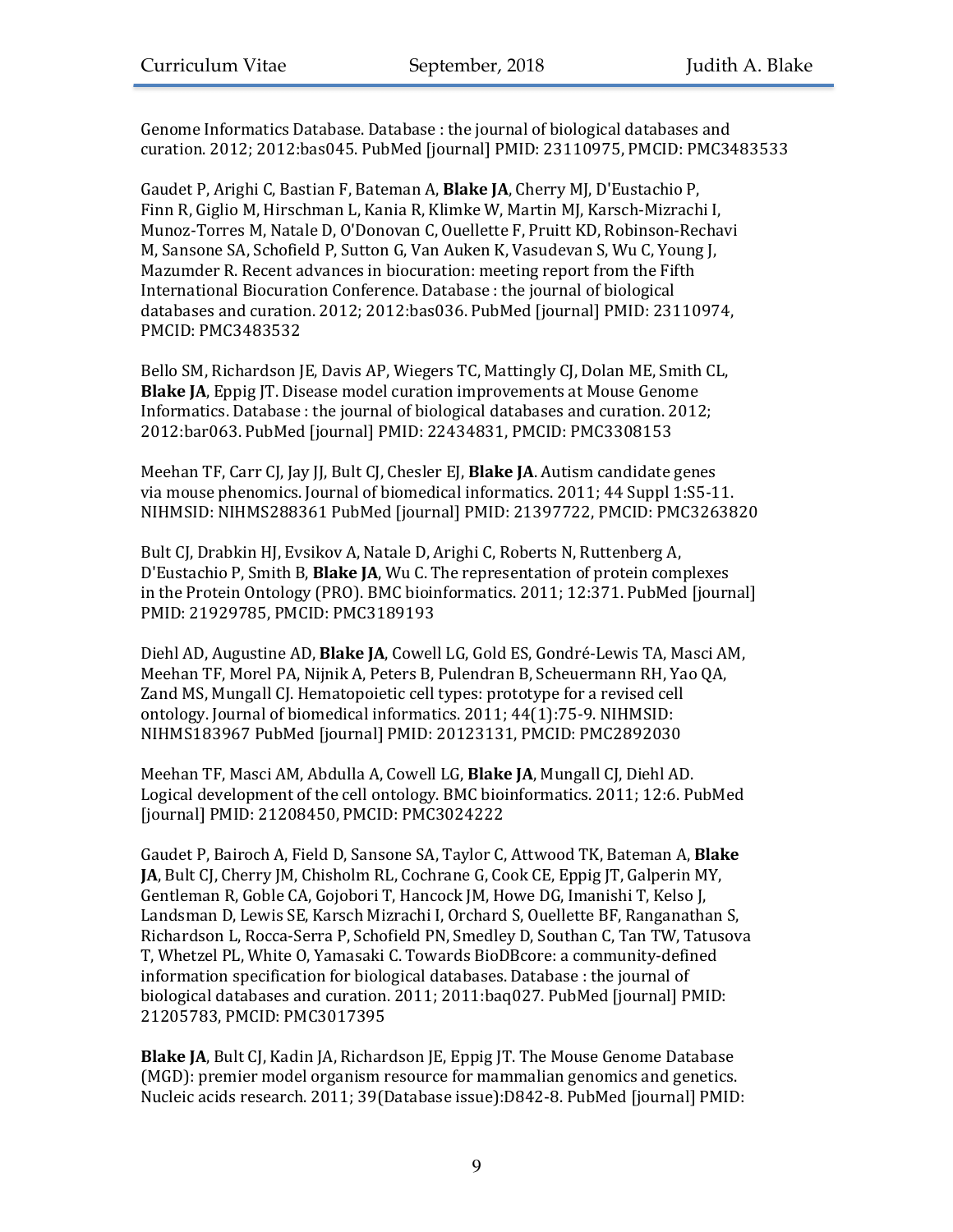## 21051359, PMCID: PMC3013640

Natale DA, Arighi CN, Barker WC, Blake JA, Bult CJ, Caudy M, Drabkin HJ, D'Eustachio P, Evsikov AV, Huang H, Nchoutmboube J, Roberts NV, Smith B, Zhang J, Wu CH. The Protein Ontology: a structured representation of protein forms and complexes. Nucleic acids research. 2011; 39(Database issue):D539-45. PubMed [journal] PMID: 20935045, PMCID: PMC3013777

Gaudet P, Bairoch A, Field D, Sansone SA, Taylor C, Attwood TK, Bateman A, Blake **JA**, Bult CJ, Cherry JM, Chisholm RL, Cochrane G, Cook CE, Eppig JT, Galperin MY, Gentleman R, Goble CA, Gojobori T, Hancock JM, Howe DG, Imanishi T, Kelso J, Landsman D, Lewis SE, Mizrachi IK, Orchard S, Ouellette BF, Ranganathan S, Richardson L, Rocca-Serra P, Schofield PN, Smedley D, Southan C, Tan TW, Tatusova T, Whetzel PL, White O, Yamasaki C. Towards BioDBcore: a community-defined information specification for biological databases. Nucleic acids research. 2011; 39(Database issue):D7-10. PubMed [journal] PMID: 21097465, PMCID: PMC3013734

Alterovitz G, Xiang M, Hill DP, Lomax J, Liu J, Cherkassky M, Dreyfuss J, Mungall C, Harris MA, Dolan ME, **Blake JA**, Ramoni MF. Ontology engineering. Nature biotechnology. 2010; 28(2):128-30. NIHMSID: NIHMS191917 PubMed [journal] PMID: 20139945, PMCID: PMC4829499

The Gene Ontology in 2010: extensions and refinements. Nucleic acids research. 2010; 38(Database issue):D331-5. PubMed [journal] PMID: 19920128, PMCID: PMC2808930

Bult CJ, Kadin JA, Richardson JE, **Blake JA**, Eppig JT. The Mouse Genome Database: enhancements and updates. Nucleic acids research. 2010; 38(Database issue):D586-92. PubMed [journal] PMID: 19864252, PMCID: PMC2808942

The Gene Ontology's Reference Genome Project: a unified framework for functional annotation across species. PLoS computational biology. 2009; 5(7):e1000431. PubMed [journal] PMID: 19578431, PMCID: PMC2699109

Arighi CN, Liu H, Natale DA, Barker WC, Drabkin H, Blake JA, Smith B, Wu CH. TGF-beta signaling proteins and the Protein Ontology. BMC bioinformatics. 2009; 10 Suppl 5:S3. PubMed [journal] PMID: 19426460, PMCID: PMC2679403

**Blake JA**, Bult CJ, Eppig JT, Kadin JA, Richardson JE. The Mouse Genome Database genotypes::phenotypes. Nucleic acids research. 2009; 37(Database issue):D712-9. PubMed [journal] PMID: 18981050, PMCID: PMC2686566

Dowell KG, McAndrews-Hill MS, Hill DP, Drabkin HJ, Blake JA. Integrating text mining into the MGI biocuration workflow. Database : the journal of biological databases and curation. 2009; 2009:bap019. PubMed [journal] PMID: 20157492, PMCID: PMC2797454

**Blake JA**, Thomas M, Thompson JA, White R, Ziman M. Perplexing Pax: from puzzle to paradigm. Developmental dynamics : an official publication of the American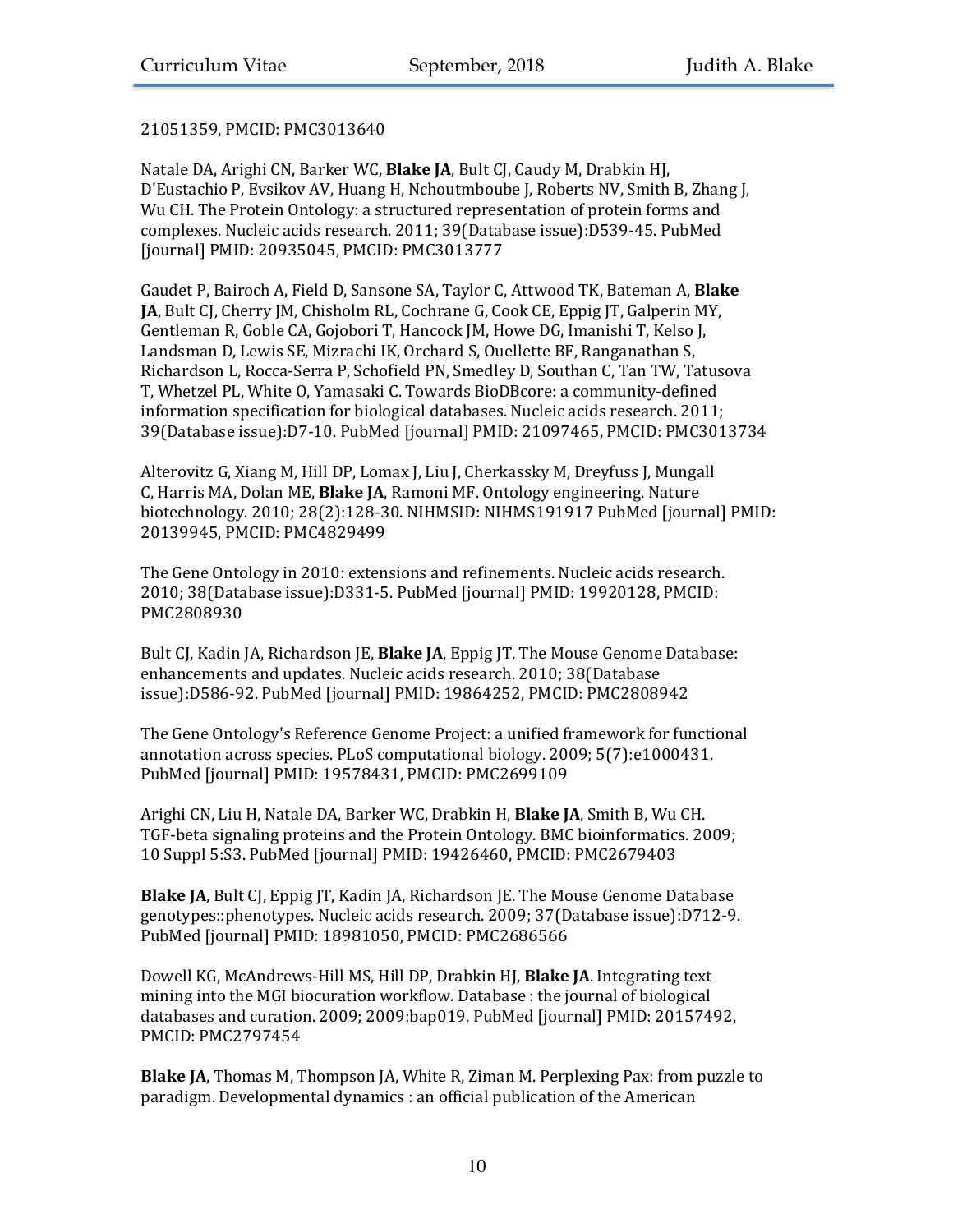Association of Anatomists. 2008; 237(10):2791-803. PubMed [journal] PMID: 18816860

Lovering RC, Camon EB, **Blake JA**, Diehl AD. Access to immunology through the Gene Ontology. Immunology. 2008; 125(2):154-60. PubMed [journal] PMID: 18798919, PMCID: PMC2561138

**Blake JA**, Harris MA. The Gene Ontology (GO) project: structured vocabularies for molecular biology and their application to genome and expression analysis. Current protocols in bioinformatics. 2008; Chapter 7:Unit 7.2. PubMed [journal] PMID: 18819077

Hill DP, Smith B, McAndrews-Hill MS, **Blake JA**. Gene Ontology annotations: what they mean and where they come from. BMC bioinformatics. 2008; 9 Suppl 5:S2. PubMed [journal] PMID: 18460184, PMCID: PMC2367625

Bult CJ, Eppig JT, Kadin JA, Richardson JE, **Blake JA**. The Mouse Genome Database (MGD): mouse biology and model systems. Nucleic acids research.  $2008$ ;  $36$ (Database) issue):D724-8. PubMed [journal] PMID: 18158299, PMCID: PMC2238849

Tasan M, Tian W, Hill DP, Gibbons FD, **Blake JA**, Roth FP. An en masse phenotype and function prediction system for Mus musculus. Genome biology. 2008; 9 Suppl 1:S8. PubMed [journal] PMID: 18613952, PMCID: PMC2447542

Peña-Castillo L, Tasan M, Myers CL, Lee H, Joshi T, Zhang C, Guan Y, Leone M, Pagnani A, Kim WK, Krumpelman C, Tian W, Obozinski G, Qi Y, Mostafavi S, Lin GN, Berriz GF, Gibbons FD, Lanckriet G, Qiu J, Grant C, Barutcuoglu Z, Hill DP, Warde-Farley D, Grouios C, Ray D, **Blake JA**, Deng M, Jordan MI, Noble WS, Morris Q, Klein-Seetharaman J, Bar-Joseph Z, Chen T, Sun F, Troyanskaya OG, Marcotte EM, Xu D. Hughes TR, Roth FP. A critical assessment of Mus musculus gene function prediction using integrated genomic evidence. Genome biology. 2008; 9 Suppl 1:S2. PubMed [journal] PMID: 18613946, PMCID: PMC2447536

The Gene Ontology project in 2008. Nucleic acids research. 2008; 36(Database issue):D440-4. PubMed [journal] PMID: 17984083, PMCID: PMC2238979

Eppig JT, **Blake JA**, Bult CJ, Richardson JE, Kadin JA, Ringwald M. Mouse genome informatics (MGI) resources for pathology and toxicology. Toxicologic pathology. 2007; 35(3):456-7. PubMed [journal] PMID: 17474068

Diehl AD, Lee JA, Scheuermann RH, **Blake JA**. Ontology development for biological systems: immunology. Bioinformatics (Oxford, England). 2007; 23(7):913-5. PubMed [journal] PMID: 17267433

Eppig JT, **Blake JA**, Bult CJ, Kadin JA, Richardson JE. The mouse genome database (MGD): new features facilitating a model system. Nucleic acids research. 2007; 35(Database issue):D630-7. PubMed [journal] PMID: 17135206, PMCID: PMC1751527

**Blake JA**, Bult CJ. Beyond the data deluge: data integration and bio-ontologies.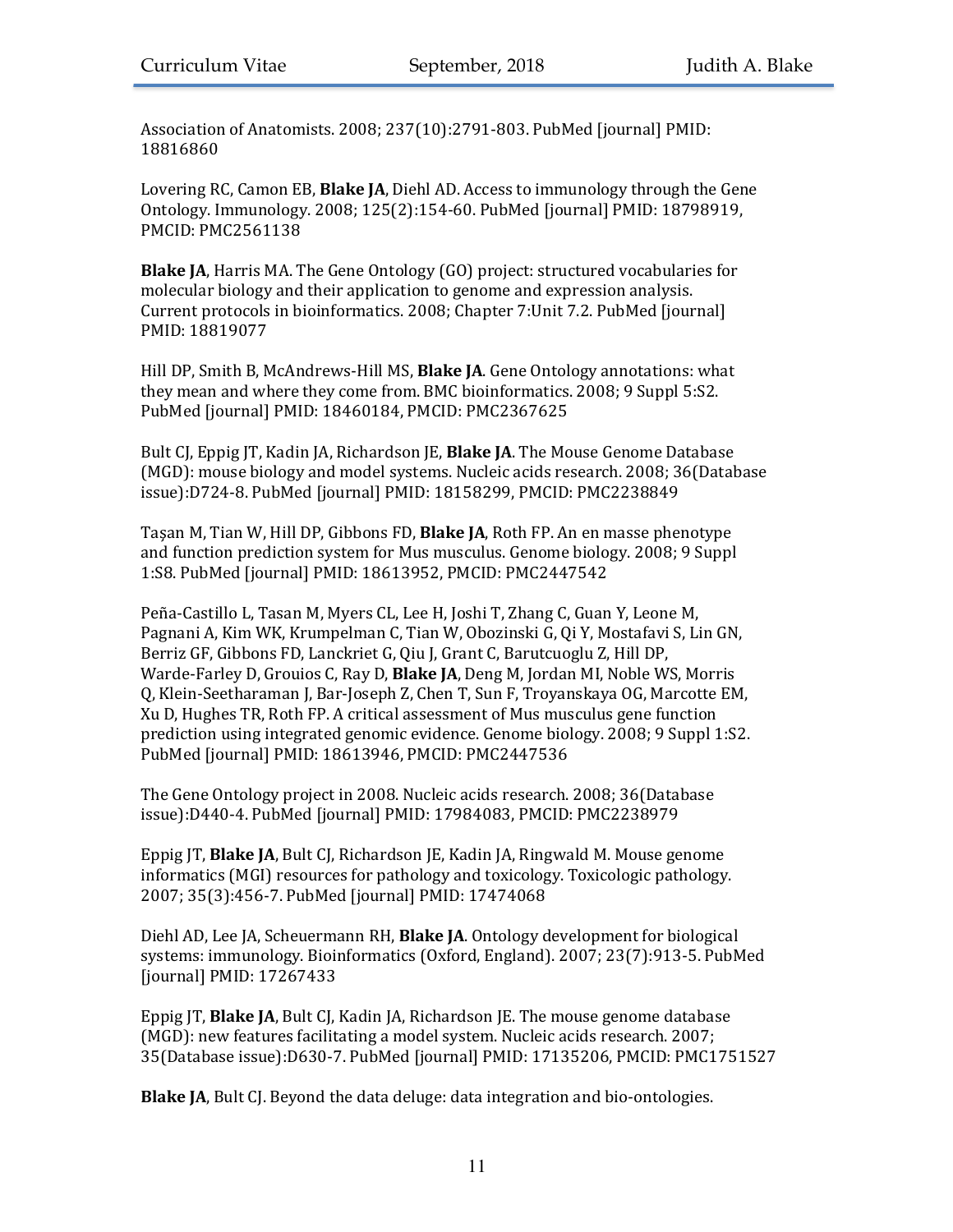Journal of biomedical informatics. 2006; 39(3):314-20. PubMed [journal] PMID: 16564748

**Blake JA**, Eppig JT, Bult CJ, Kadin JA, Richardson JE. The Mouse Genome Database (MGD): updates and enhancements. Nucleic acids research. 2006; 34(Database issue):D562-7. PubMed [journal] PMID: 16381933, PMCID: PMC1347448

The Gene Ontology (GO) project in 2006. Nucleic acids research. 2006; 34(Database issue):D322-6. PubMed [journal] PMID: 16381878, PMCID: PMC1347384

Dolan ME, Ni L, Camon E, Blake JA. A procedure for assessing GO annotation consistency. Bioinformatics (Oxford, England). 2005; 21 Suppl 1:i136-43. PubMed [journal] PMID: 15961450

Drabkin HJ, Hollenbeck C, Hill DP, **Blake JA**. Ontological visualization of protein-protein interactions. BMC bioinformatics. 2005; 6:29. PubMed [journal] PMID: 15707487, PMCID: PMC550656

Eppig JT, Bult CJ, Kadin JA, Richardson JE, **Blake JA**, Anagnostopoulos A, Baldarelli RM, Baya M, Beal JS, Bello SM, Boddy WJ, Bradt DW, Burkart DL, Butler NE, Campbell J, Cassell MA, Corbani LE, Cousins SL, Dahmen DJ, Dene H, Diehl AD, Drabkin HJ, Frazer KS, Frost P, Glass LH, Goldsmith CW, Grant PL, Lennon-Pierce M, Lewis J, Lu I, Maltais LJ, McAndrews-Hill M, McClellan L, Miers DB, Miller LA, Ni L, Ormsby JE, Qi D, Reddy TB, Reed DJ, Richards-Smith B, Shaw DR, Sinclair R, Smith CL, Szauter P, Walker MB, Walton DO, Washburn LL, Witham IT, Zhu Y. The Mouse Genome Database (MGD): from genes to mice--a community resource for mouse biology. Nucleic acids research. 2005; 33(Database issue):D471-5. PubMed [journal] PMID: 15608240, PMCID: PMC540067

Bult CJ, **Blake JA**, Richardson JE, Kadin JA, Eppig JT, Baldarelli RM, Barsanti K, Baya M, Beal JS, Boddy WJ, Bradt DW, Burkart DL, Butler NE, Campbell J, Corey R, Corbani LE, Cousins S, Dene H, Drabkin HJ, Frazer K, Garippa DM, Glass LH, Goldsmith CW, Grant PL, King BL, Lennon-Pierce M, Lewis J, Lu I, Lutz CM, Maltais LJ, McKenzie LM, Miers D, Modrusan D, Ni L, Ormsby JE, Qi D, Ramachandran S, Reddy TB, Reed DJ, Sinclair R, Shaw DR, Smith CL, Szauter P, Taylor B, Vanden Borre P, Walker M, Washburn L, Witham I, Winslow J, Zhu Y. The Mouse Genome Database (MGD): integrating biology with the genome. Nucleic acids research. 2004; 32(Database issue):D476-81. PubMed [journal] PMID: 14681461, PMCID: PMC308859

Hill DP, Begley DA, Finger JH, Hayamizu TF, McCright IJ, Smith CM, Beal JS, Corbani LE, **Blake JA**, Eppig JT, Kadin JA, Richardson JE, Ringwald M. The mouse Gene Expression Database (GXD): updates and enhancements. Nucleic acids research. 2004; 32(Database issue):D568-71. PubMed [journal] PMID: 14681482, PMCID: PMC308803

Harris MA, Clark J, Ireland A, Lomax J, Ashburner M, Foulger R, Eilbeck K, Lewis S, Marshall B, Mungall C, Richter J, Rubin GM, Blake JA, Bult C, Dolan M, Drabkin H, Eppig JT, Hill DP, Ni L, Ringwald M, Balakrishnan R, Cherry JM, Christie KR,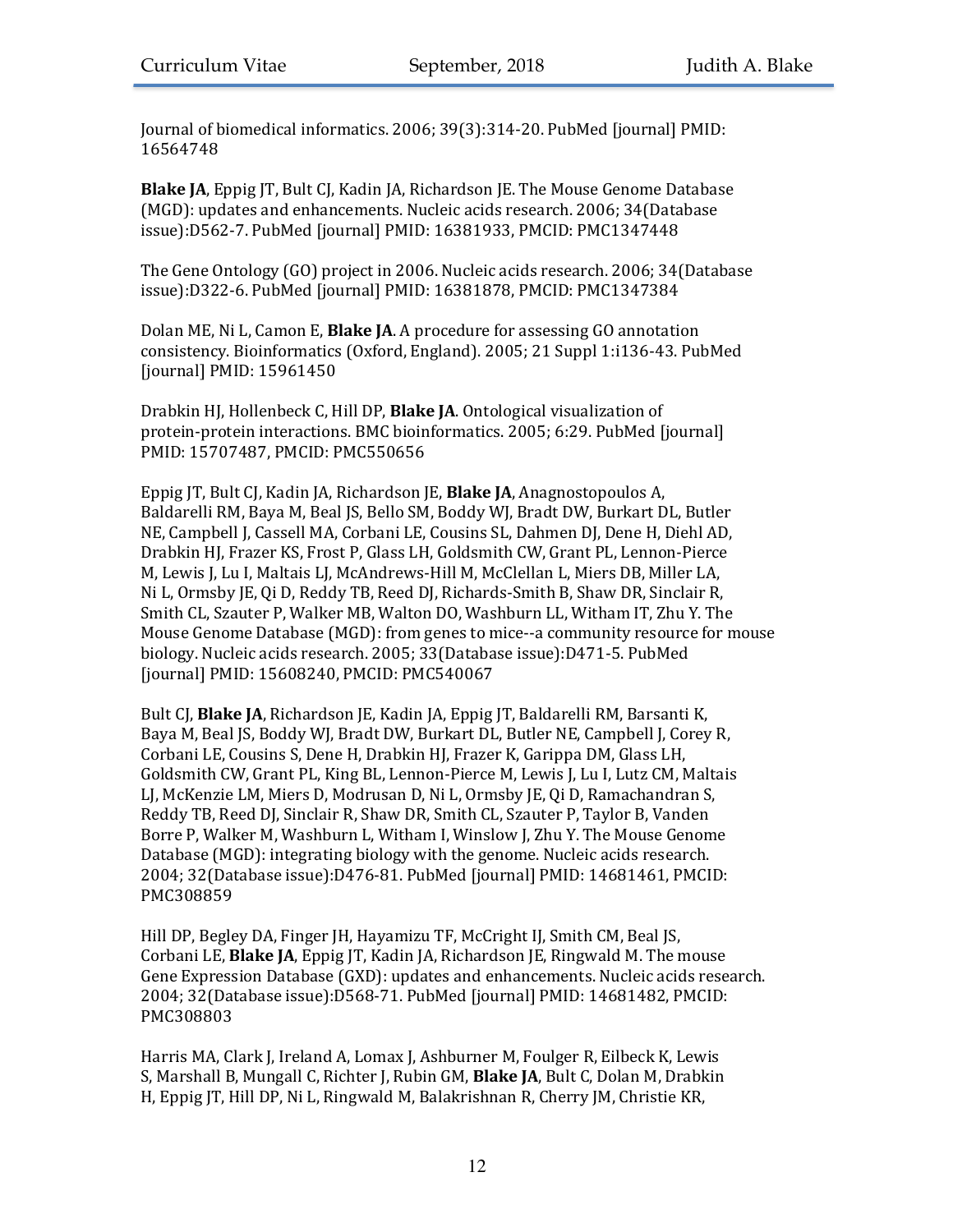Costanzo MC, Dwight SS, Engel S, Fisk DG, Hirschman JE, Hong EL, Nash RS, Sethuraman A, Theesfeld CL, Botstein D, Dolinski K, Feierbach B, Berardini T, Mundodi S, Rhee SY, Apweiler R, Barrell D, Camon E, Dimmer E, Lee V, Chisholm R, Gaudet P, Kibbe W, Kishore R, Schwarz EM, Sternberg P, Gwinn M, Hannick L, Wortman J, Berriman M, Wood V, de la Cruz N, Tonellato P, Jaiswal P, Seigfried T, White R. The Gene Ontology  $(GO)$  database and informatics resource. Nucleic acids research. 2004; 32(Database issue):D258-61. PubMed [journal] PMID: 14681407. PMCID: PMC308770

Schriml LM, Hill DP, Blake JA, Bono H, Wynshaw-Boris A, Pavan WJ, Ring BZ, Beisel K, Setou M, Okazaki Y. Human disease genes and their cloned mouse orthologs: exploration of the FANTOM2 cDNA sequence data set. Genome research. 2003; 13(6B):1496-500. PubMed [journal] PMID: 12819148, PMCID: PMC403698

Baldarelli RM, Hill DP, Blake JA, Adachi J, Furuno M, Bradt D, Corbani LE, Cousins S, Frazer KS, Qi D, Yang L, Ramachandran S, Reed D, Zhu Y, Kasukawa T, Ringwald M, King BL, Maltais LJ, McKenzie LM, Schriml LM, Maglott D, Church DM, Pruitt K, Eppig JT, Richardson JE, Kadin JA, Bult CJ. Connecting sequence and biology in the laboratory mouse. Genome research.  $2003$ ;  $13(6B)$ :1505-19. PubMed [journal] PMID: 12819150, PMCID: PMC403701

**Blake JA**, Richardson JE, Bult CJ, Kadin JA, Eppig JT. MGD: the Mouse Genome Database. Nucleic acids research. 2003; 31(1):193-5. PubMed [journal] PMID: 12519980, PMCID: PMC165494

Hill DP, **Blake JA**, Richardson JE, Ringwald M. Extension and integration of the gene ontology (GO): combining GO vocabularies with external vocabularies. Genome research. 2002; 12(12):1982-91. PubMed [journal] PMID: 12466303, PMCID: PMC187579

**Blake JA**, Harris MA. The Gene Ontology (GO) project: structured vocabularies for molecular biology and their application to genome and expression analysis. Current protocols in bioinformatics. 2002; Chapter 7:Unit 7.2. PubMed [journal] PMID: 18792943

Maltais LJ, **Blake JA**, Chu T, Lutz CM, Eppig JT, Jackson I. Rules and guidelines for mouse gene, allele, and mutation nomenclature: a condensed version. Genomics. 2002; 79(4):471-4. PubMed [journal] PMID: 11944975

Eppig JT, **Blake JA**, Burkart DL, Goldsmith CW, Lutz CM, Smith CL. Corralling conditional mutations: a unified resource for mouse phenotypes. Genesis (New York, N.Y.: 2000). 2002; 32(2):63-5. PubMed [journal] PMID: 11857778

**Blake JA**, Richardson JE, Bult CJ, Kadin JA, Eppig JT. The Mouse Genome Database (MGD): the model organism database for the laboratory mouse. Nucleic acids research. 2002; 30(1):113-5. PubMed [journal] PMID: 11752269, PMCID: PMC99116

**Blake JA**, Eppig JT, Richardson JE, Bult CJ, Kadin JA. The Mouse Genome Database (MGD): integration nexus for the laboratory mouse. Nucleic acids research. 2001; 29(1):91-4. PubMed [journal] PMID: 11125058, PMCID: PMC29788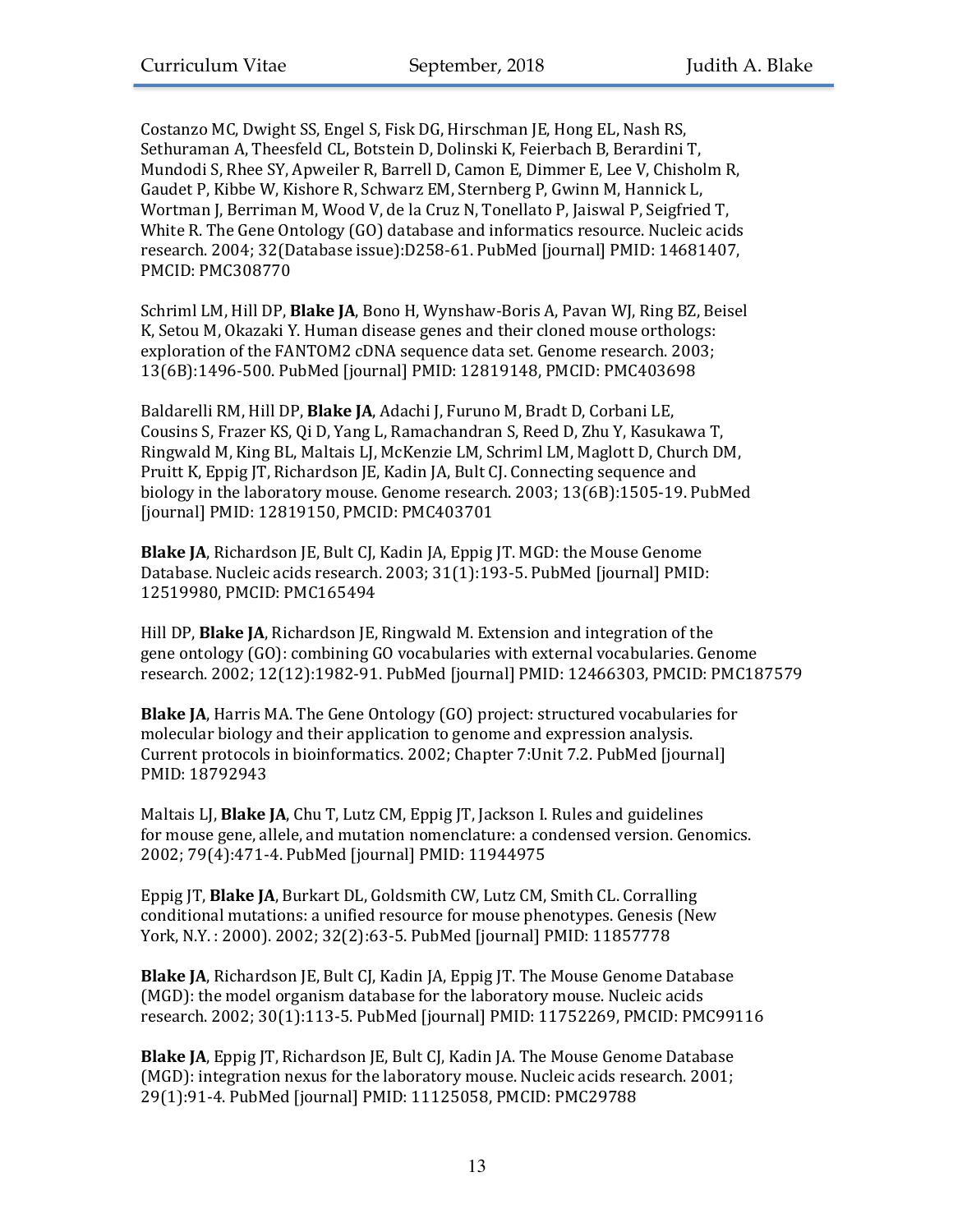Ashburner M, Ball CA, Blake JA, Botstein D, Butler H, Cherry JM, Davis AP, Dolinski K, Dwight SS, Eppig JT, Harris MA, Hill DP, Issel-Tarver L, Kasarskis A, Lewis S, Matese JC, Richardson JE, Ringwald M, Rubin GM, Sherlock G. Gene ontology: tool for the unification of biology. The Gene Ontology Consortium. Nature genetics. 2000; 25(1):25-9. NIHMSID: NIHMS269796 PubMed [journal] PMID: 10802651, PMCID: PMC3037419

Eppig IT, **Blake JA**, Davisson MT, Kadin JA, Richardson JE. The mouse genome database: a resource for today and tomorrow. Lab animal. 2000; 29(3):39-43. PubMed [journal] PMID: 11375645

# *Book Chapters, Reviews and Commentaries*

Anderson WP. Data management: A global coalition to sustain core data. Nature. 2017; 543(7644):179. PubMed [journal] PMID: 28277502

Deans, AR, Lewis SE, Huala E, Anzaldo SS, Ashburner M, Balhoff JP, Blackburn DC, Blake JA,. Burleigh G, Chanet B, Cooper LD, Courtot M, Csösz S, Cui H, Dahdul W, Das S, Dececchi AT, Dettai A, Diogo R, Druzinsky RE, Dumontier M, Franz NM, Friedrich F, Gkoutos GV, Haendel M, Harmon LJ, Hayamizu TF, He Y, Hines HM, Ibrahim N, Jackson LM, Jaiswal P, James-Zorn C, K öhler S, Guillaume Lecointre G, Lapp H, Lawrence CJ, Le Novère N, Lundberg JG, Macklin J, Mast AR, Midford PE, Mikó I, Mungall CJ, Oellrich A, Osumi-Sutherland D, Parkinson H, Ramírez MJ, Richter S, Robinson PN, Ruttenberg A, Schulz KS, Segerdell E, Seltmann KC, Sharkey MJ, Smith AD, Smith B, Specht CD, Squires RB, Tercerie S, Thacker RW, Thessen AE, Fernandez-Triana J, Vihinen M, Vize PD, Vogt L, Wall CE, Walls R, Westerfeld M, Wharton RA,, Wirkner CS, Woolley JB, Yoder MJ, Zorn AM, Mabee PM, 2014. Finding our way through phenotypes. PLoS Biology 2015  $\pi$  6;13(1):e1002033. doi: 10.1371/journal.pbio.1002033. eCollection 2015. PMCID:PMC4285398.

Gaudet P, Arighi C, Bastian F, Bateman A, **Blake JA**, Cherry MJ, D'Eustachio P, Finn R, Giglio M, Hirschman L, Kania R, Klimke W, Martin MJ, Karsch-Mizrachi I, Munoz-Torres M, Natale D, O'Donovan C, Quellette F, Pruitt KD, Robinson-Rechavi M, Sansone SA, Schofield P, Sutton G, Van Auken K, Vasudevan S, Wu C, Young J, Mazumder R. 2012. Recent advances in biocuration: Meeting Report from the fifth International Biocuration Conference. Database (Oxford) 2012 Oct 29; 2012:bas036. PMCID: PMC3483532.

Gaudet P, Bairoch A, Field D, Sansone SA, Taylor C, Attwood TK, Bateman A, Blake JA, Bult CJ, Cherry JM, Chisholm RL, Cochrane G, Cook CE, Eppig JT, Galperin MY, Gentleman R, Goble CA, Gojobori T, ramon JM, Howe DG, Imanishi T, Kelso J, Landsman D, Lewis SE, Mizrachi IK, Orchard S, Ouellette BF, Ranganathan S, Richardson L, Rocca-Serra P, Schofield PN, Smedley D, Southan C, Tan TW, Tatusova T, Whetzel PL, White O, Yamasaki C; on behalf of the BioDBCore working group. Towards BioDBcore: A community-defined information specification for biological databases. Nucleic Acids ResJan;39(Database issue):D7-10. Epub 2010 Nov 18. PMCID:PMC3013734.

**Blake JA**, 2009. "Genomics and Conservation Genetics" in *Conservation Genetics in the Age* of Genomics. Amato G, Ryder O, Rosenbaum H, and DeSalle R eds. Columbia Univeristy Press, New York pp179-186.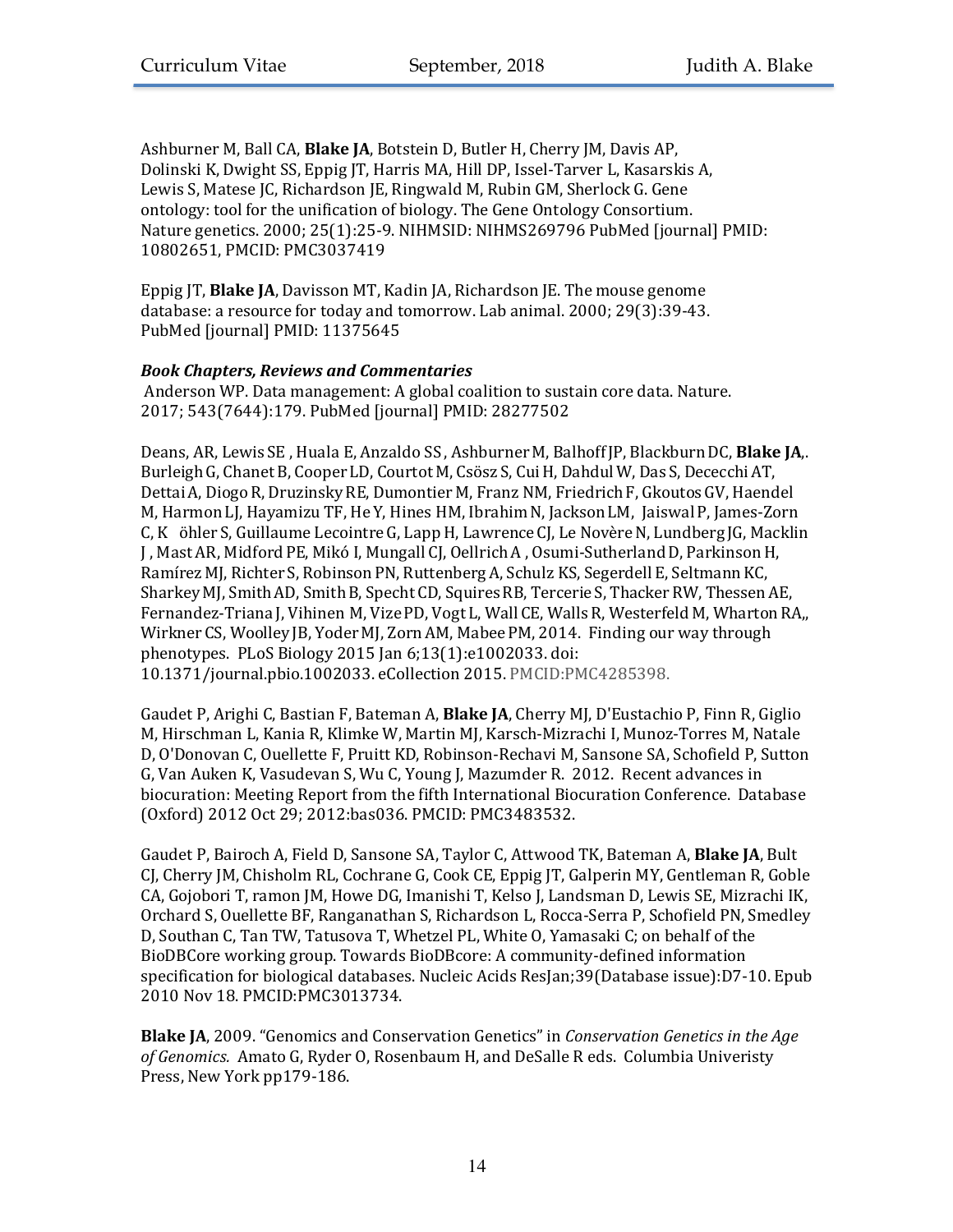Drabkin HJ, Arighi C, Wu C, Blake JA. 2008. "Functional Annotation of Protein Isoforms and Modified Forms" In: *International Conference on Bioinformatics & Computational* Biology. Arabnia HR, Yang MG, Yang JY eds. CSREA Press. pp. 701-707.

Altman RB, Bergman CM, **Blake J**, Blaschke C, Cohen A, Gannon F, Grivell L, Hahn U, Hersh W, Hirschman L, Jensen LJ, Krallinger M, B, O'Donoghue SI, Peitsch MC, Rebholz-Schumann D, Shatkay H, Valencia A. 2008. Text mining for biology-the way forward: opinions from leading scientists. Genome Biol 9(Suppl 2):S7.

The Mouse Phenotype Database Integration Consortium: Hancock JM, Adams NC, Aidinis V, Blake A, **Blake JA**, Bogue M, Brown SDM, Chesler E, Davidson D, Duran C, Eppig JT, Gailus-Durner V, Gates H, Gkoutos GV, Greenaway S, Hrabe De Angelis M, Kollias G, Leblanc S, Lee K, Lengger C, Maier H, Mallon A-M, Masuya H, Melvin DG, Muller W, Parkinson H, Proctor G, Reuveni E, Schofield P, Skukla A, Smith C, Toyoda T, Vasseur L, Wakana S, Walling A, White J, Wood J, Zouberakis M. 2007. Integration of mouse phenome data resources. Mammalian Genome, 2007 Mar;18(3):157-63. Epub 2007 Apr 10.

Santos C, **Blake J,** States DJ. 2005. Supplementary data need to be kept in public repositories. Nature 439(7079):912.

**Blake JA, Eppig JT, Bult CJ. 2003. "Mouse and Rat Genome Informatics" In** *Bioinformatics for Geneticists*. Barnes MR, Gray IC eds. Wiley Press, London. pp. 119-142.

Eppig JT, Richardson JE, **Blake JA**, Davisson MT, Kadin JA, Ringwald M. 1999. "The Mouse Genome Database and the Gene Expression Database: Genotype to Phenotype" In *Bioinformatics: Databases and Systems.* Letovsky SI ed. Kluwer Academic Publ. pp. 119 -128.

FitzGerald LM, **Blake JA.** 1998. "Databases for use in molecular biology: Concepts in their design, access and use." In *Molecular Approaches to the Study of the Oceans*. Cooksy KE, ed. Chapman and Hall. pp. 515-527.

**Blake JA,** Bult CJ. 1996. "Biological Databases on the Internet." In *Molecular Zoology:* Advances, Strategies, and Protocols. Ferrais JD, Palumbi ST eds. Wiley-Liss, Inc. pp. 3-18.

Bult CJ, **Blake JA,** Adams MD, White O, Sutton G, Clayton R, Kerlavage AR, Fields C, Venter JC. 1996. "The Impact of Rapid Gene Discovery Technology on Studies of Evolution and Biodiversity" In *BioDiversity II: Understanding and protecting our natural resources*. Joseph Henry Press, Washington, D.C. pp. 289-299.

**Blake J.** 1983. "C-Banding in *Anolis grahami."* In *Advances in Herpetology and Evolutionary Biology.* Rhodin A, Miyata K eds. M.C.Z., Cambridge, MA.

# **Creative Commons Data Contributions**

Dolan ME, Mungall CJ, Dietze H, **Blake JA**. A simplified method for creating a cell cycle ontology for the laboratory mouse. Conference on Semantics in Healthcare and Life Sciences (CSHALS) 2011, 23 - 25 Feb 2011, 10. http://f1000.com/posters/browse/summary/1089988.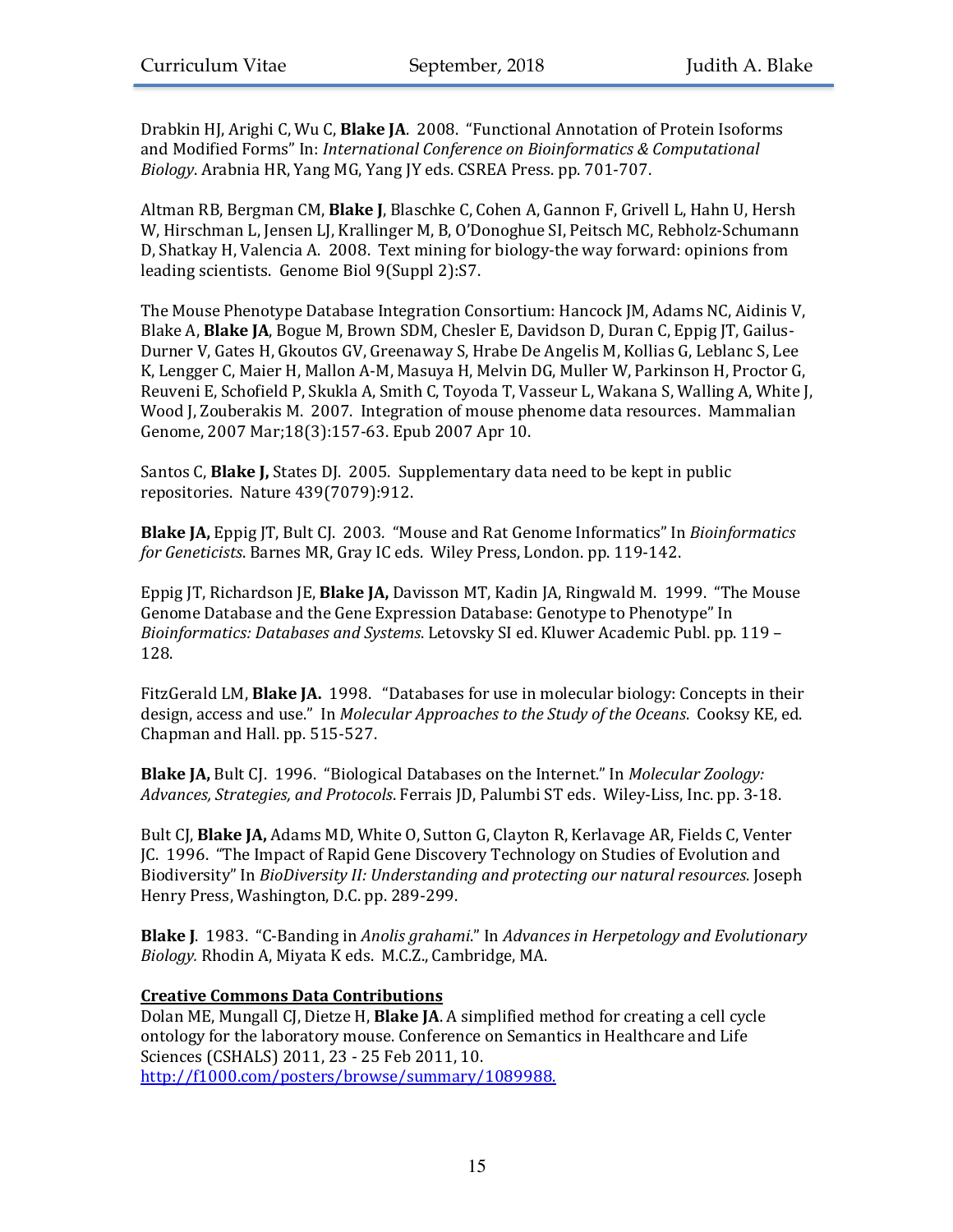# **Invited Speaker / Invited Participant**

- 2018 Invited Speaker and Participant. Special Elixir Workshop on Core Data Resources. Alliance of Genome Resources: Visions for the Future. ISMB meeting of the Intl Soc Comp Biol. Chicago IL July 10.
- 2017 Selected Speaker. "Comparative Genomics and the Alliance of Genome Resources" Rocky Mountain Bioinformatics Conference, Aspen, CO. Dec 7-9.
- 2016 Invited Speaker and Participant. "Data Resources in LifeSciences" Workshop, International Human Frontier Science Program meeting, Strasbourg, France November 17-19.
- 2016 Invited Speaker: American University of Beirut. *From Data to Knowledge in Precision Medicine.* Beirut, Lebanon. October 17.
- 2016 Invited Speaker: Mayo Clinic. From Data to Knowledge in Precision Medicine. Rochester, MN. June 28.
- 2016 Selected Speaker: International Society for Biocuration  $9<sup>th</sup>$  International Conference. 'What does this gene do' - Strategies for Summary Data Presention in *MODs.* Geneva, Switzerland, April 11, 2016.
- 2015 BIO5 Distinguished Scholar Lecturer: Bioinformatics Series. From Data Integration to Knowledge Discovery in biology and Biomedical Sciences. October 27. Evidence *and Inference: Digital Data and Comparative Genomics.* October 28. Univ. Arizona BIO5 Institute.
- 2015 Invited Speaker. NCOR meeting 'The Role of Ontology in Big Cancer Data". The *Impact of Ontologies on Comparative Genomics for Cancer, the Human-Mouse Connection.* Washington, D.C., May 13.
- 2014 Keynote Speaker. ISCB 12<sup>th</sup> Annual Rocky Mountain Bioinformatics Conference. *Modeling Glycolysis in the Gene Ontology: All Roads Lead to Pyruvate.* Aspen, CO. December 11-13.
- 2014 Invited Speaker. NIEHS-EPA Workshop for the Development of a Framework for Environmental Health Science Language. *Impact of Biomedical Ontologies on Data Harmonization and Computational Analysis Pipelines.* North Carolina State University, Raleigh, NC. September 15-16.
- 2014 Selected Speaker, BioOntologies SIG at ISCB Intelligent Systems for Molecular Bioly Conference, *Representation of Biology in the Gene Ontology*. Boston, MA. July 11.
- 2014 Selected Speaker, BioOntolgoies SIG at ISCB Intelligent Systems for Molecular Bioly Conference, Protein Ontology: Flash Update. Boston, MA. July 11.
- 2014 Invited Participant, Disease Ontology Workshop, European Bioinformatics Institute, Hinxton, Cambridgeshire, UK. June 12-13.
- 2013 Selected Speaker. ISCB 11<sup>th</sup> Annual Rocky Mountain Bioinformatics Conference. Aspen, CO. December 12-14. *Methodology for Inferring Function from Phenotype Data.*
- 2013 Invited Speaker, Quest for Orthologs 3. The M:N Project at MGI: Beyond 1:1 Orthology Assertions. Lusanne, Switzerland. July 26-28.
- 2013 Invited Participant, KOMP2 Translational Workshop. Washington, D.C. June 17-18.
- 2013 Invited Speaker and Participant. PRO-PO-GO Workshop. Buffalo, N.Y. May 15-16.
- 2013 Invited Speaker,  $15<sup>th</sup>$  Genome Standards Consortium meeting, Washington D.C. April 22-23. *Gene Ontology:Functional Annotation for Comparative Genomics.*
- $2012$  Selected Speaker, ISCB  $10<sup>th</sup>$  Annual Rocky Mountain Bioinformatics Conference,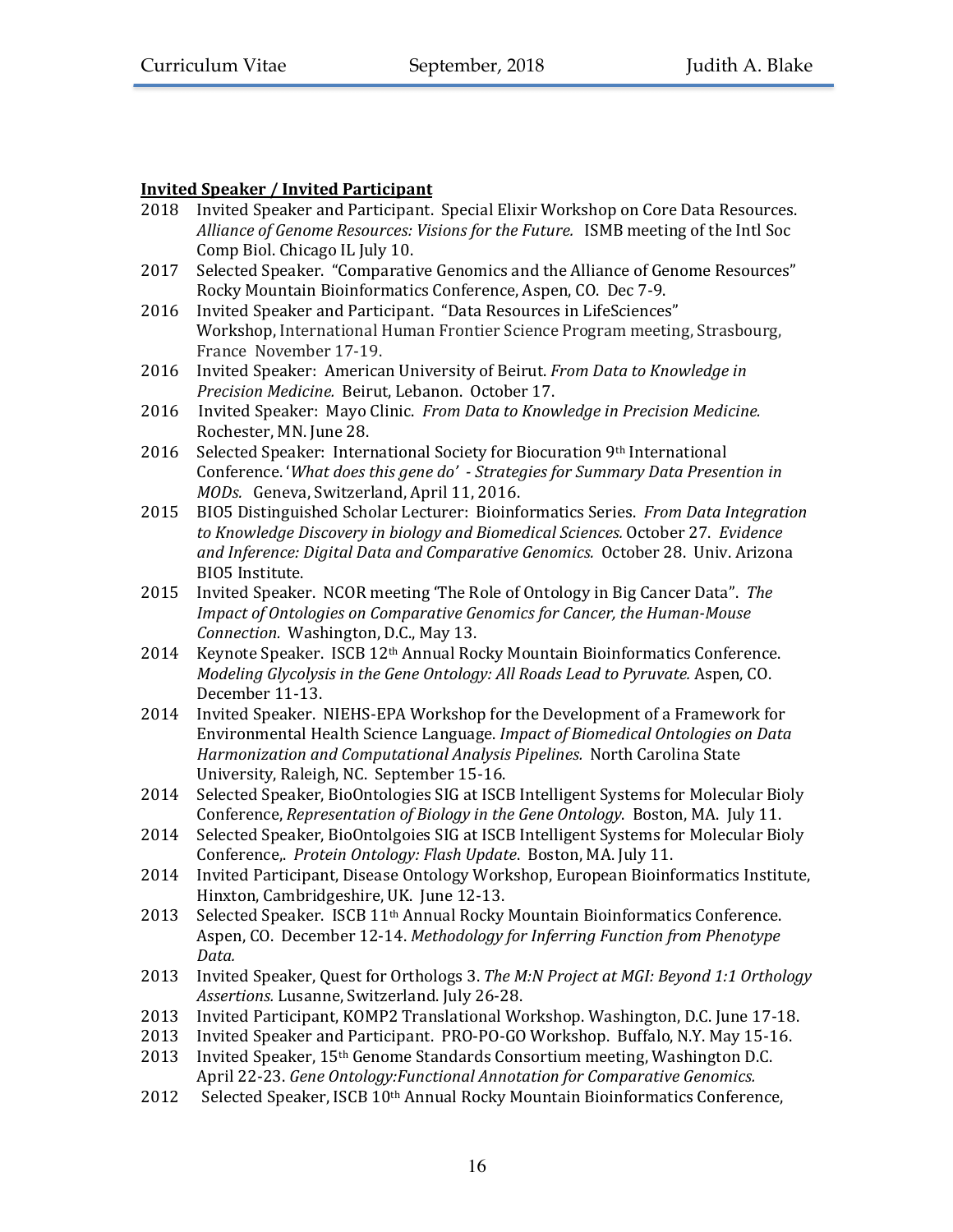Aspen CO. December 6-8, 2012. Promise and Peril of Functional Annotation.

- 2012 Invited Seminar Speaker, University of Alabama, Mobile, AL. Nov 14,2012. *Progress* and Promise of Biomedical Ontologies for Computational Biology.
- 2011 Plenary Speaker, 9<sup>th</sup> Annual Rocky Mountain Bioinformatics Conference, Aspen, CO, December 8-10, 2011. *The Future of Research Communication: from Surfing to Deep Diving.*
- 2011 Invited Speaker / Invited Panel 'From Proteins to Disease', International Conference on Biomedical Ontologies. July 28-30, 2011. Buffalo, NY. Pathways and Complexes: How to Represent What We Know and What We Don't Know.
- 2011 Invited Speaker / ICR Webinar, caBIG Open Source Development Project and Standards Speaker Series. May 25, 2011. The Gene Ontology.
- 2010 Invited Speaker/Participant, NHGRI Informatics and Analysis Planning Meeting. April 21-22, 2010. Washington, DC. Data Resources and Analysis Tools: Maintenance *and Funding.*
- 2009 Plenary Speaker, North Atlantic Health Sciences Libraries Meeting, Oct 25-27, 2009. *Biomedical Literature in the Clouds: Ontologies, Data, and the Semantic Web.*
- 2009 Invited Speaker, BioCreative 11.5 Workshop, Madrid, Spain. Oct 7-9, 2009. *Digital Annotation for Production Bioinformatics Systems*.
- 2009 Invited Participant/Speaker, Quest for Orthologs Meeting, Cambridge-Hinxton Genome Center, U.K. July 3 - 5, 2009. Orthologs, Paralogs, and Functional *Annotations using the Gene Ontology.*
- 2009 Invited Participant, Foundation Meeting, Boston, Massachusetts. April 29, 2009. Building Linked Web Communities in Biomedicine to Accelerate *Research*.
- 2009 Invited Participant. National Evolutionary Synthesis Center, Durham, North Carolina. April 27-28, 2009. *Evolutionary Ontologies Workshop and Phenoscape Planning Meeting*.
- 2009 Invited Speaker. University of Tennessee, Knoxville, Tennessee. April 22, 2009. Talk: *Evidence and Inference: Data, Ontologies, and Comparative Genomics*
- 2009 Invited Speaker. University of Chicago, Chicago, Illinois. February 5, 2009. Talk: *Evidence and Inference: Comparative Biology in the Age of Genomics.*
- 2008 Invited Speaker. Brown University, Providence, Rhode Island. December 17, 2008. Talk: *Evidence and Inference: Comparative Biology in the Age of Genomics.*
- 2008 Invited Speaker. Pacific Northwest National Laboratory, Richland, Washington. December 11-12, 2008. Talk: *Evidence and Inference: Comparative Biology in the Age of Genomics.*
- 2008 Plenary Speaker. International Conference: *Delivering Value from Avian Genomics.* Mississippi State University, Starkville, Mississippi. May 19-20, 2008. Talk: **Ontologies** for Biology.
- 2008 Invited Speaker. Ontologies and Text Mining for Life Sciences: Current Status and Future Perspectives. Dagstuhl, Germany. March 24-28, 2008. Talk: What makes *text mining useful.*
- 2007 Plenary Speaker. Second International Biocuration Meeting, San Jose, CA October 25-28. Talk: *Evidence and Inference: Paths to Curation.*
- 2007 Invited Participant. PubMed Plus: New Directions in Publishing and Data Mining Leadership Conference. Co-chair of Working Group 1 [Capturing experimental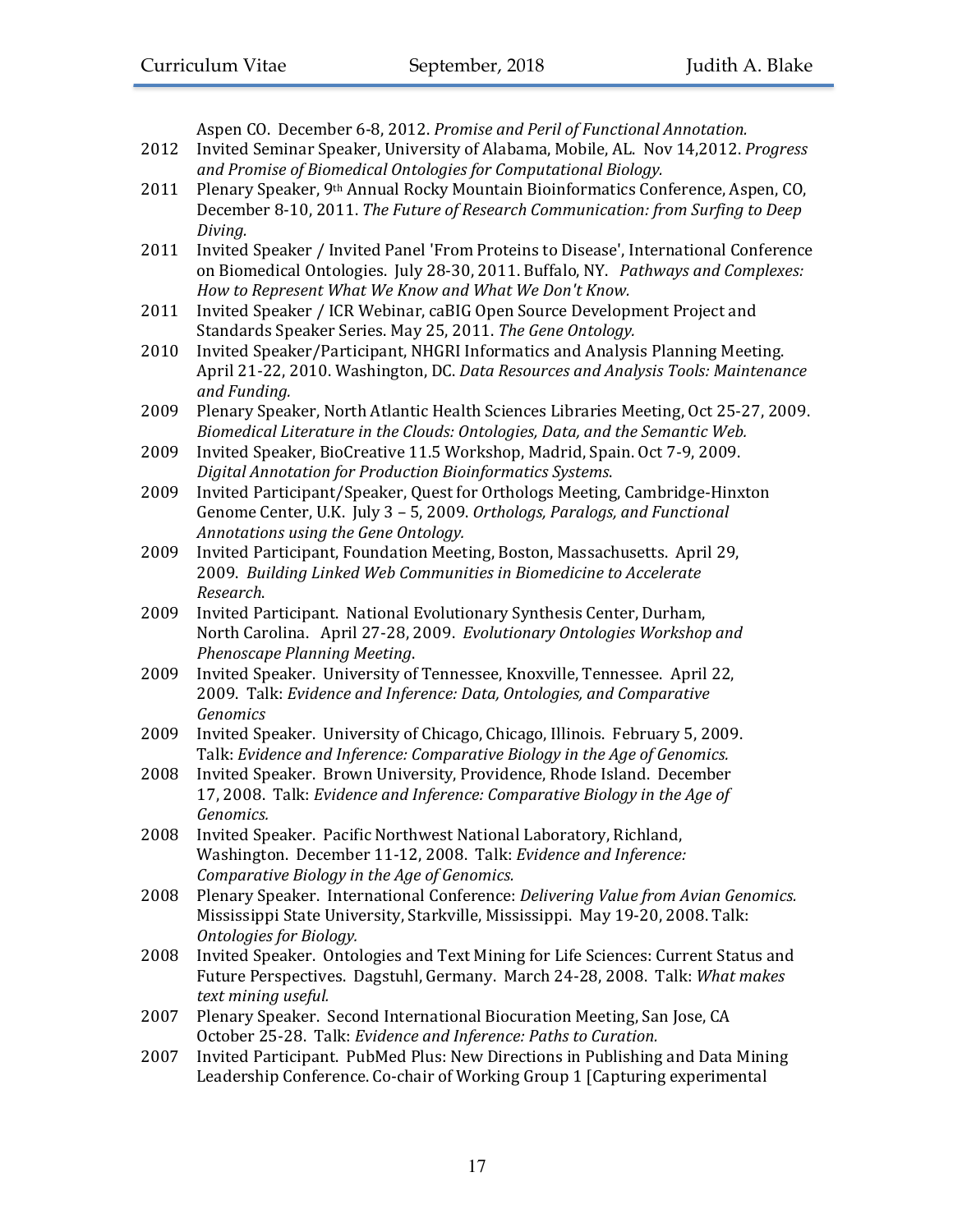design metadata in ways that facilitate data mining] David van Essen and Rob Williams, co-organizers. St. Louis, MO. June 18-19.

- 2007 Invited Participant US-EC Workshop on Infrastructure Needs of Systems Biology. US-EC Task Force on Biotechnology Research: NSF, NIH, and Research Directorate of the European Commission. Boston, MA May 3-4.
- 2007 Invited Speaker and Participant Dagstuhl Seminar: Towards Interoperability of Biomedical Ontologies. Wadern, Germany. March 27 - 30. Talk: *Alignment of Ontologies for Biological Research.*
- 2006 Invited Speaker and Participant Global Dialogues on Emerging Science and Technology (GDEST) Conference on Bioinformatics, Petropolis, Brazil. November 12-15. Co-sponsored by the Office of the Science and Technology Advisor to the Secretary of State (STAD), USA and Brazilian National Laboratory for Scientific Computation. Talk: *Beyond the Data Deluge: The Gene Ontology and Mouse Genome Informatics.*
- 2006 Invited Speaker South Carolina Medical School Seminar Series, Charleston, S.C. November 1. *Beyond the Data Deluge: The Gene Ontology and Mouse Genome Informatics*.
- $2006$  Invited Speaker Swiss Prot  $20<sup>th</sup>$  Anniversary Celebration Conference, Fortaleza, Brazil. July 30-August 4. Talk: *Using Ontologies for Biomedical Research: Progress and Promise.*
- 2006 Invited Speaker Workshop on Immunology Ontologies Gaithersburg, MD. March 21-22. Talk: Utilization of Ontologies to Represent Mammalian Biology.
- 2006 Invited Speaker American Association for the Advancement of Science Annual Meeting. St. Louis, MO. February 17-20. Title: *Impact of BioOntologies on Biomedical Research.*
- 2006 Invited Participant Bioinformatics Research Centers Meeting. Philadelphia, PA. February 6-7. Title: *The Gene Ontology.*
- 2005 Plenary Speaker Mouse Biomedical Informatics Research Network (BIRN) meeting, UCLA, CA. May 31-June 1. Talk: *Beyond the Data Deluge.*
- 2005 Keynote Speaker BioLINK05 Special Interest Group (SIG) at Intelligent Systems for Molecular Biology (ISMB) Meeting. Detroit, MI. June 23 -29. Talk: *Bioinformatics and the Biomedical Literature: Current Challenges.*
- 2005 Invited Panelist BioOntologies Special Interest Group (SIG) at Intelligent Systems for Molecular Biology (ISMB) Meeting. Detroit MI. June 23 -29.
- 2005 Invited Participant Fidelity Knowledge Management Workshop, Washington, D.C. June 18.
- 2005 Invited Speaker Ontology and Biomedical Informatics Conference. Rome, Italy. Apr. 28 - May 2. Talk: *Beyond Data Integration: Data Management for Knowledge Discovery.*
- 2005 Invited Participant Computable Semantics for Complex Biological Systems Workshop. Arlington VA. March 3-4. Talk: *Case Study GO: Challenges and Pitfalls in Ontology Development.*
- 2004 Invited Speaker -Standards and Ontologies for Functional Genomes Conference. Philadelphia, PA. October 23-26. Talk: *Functional Genome Annotation Using Controlled Vocabularies*.
- 2004 Invited Speaker Genome Informatics Meeting, Wellcome Trust Genome Center, U.K. September 25. Talk: *Comparative Function Annotation and Analysis in Mouse.*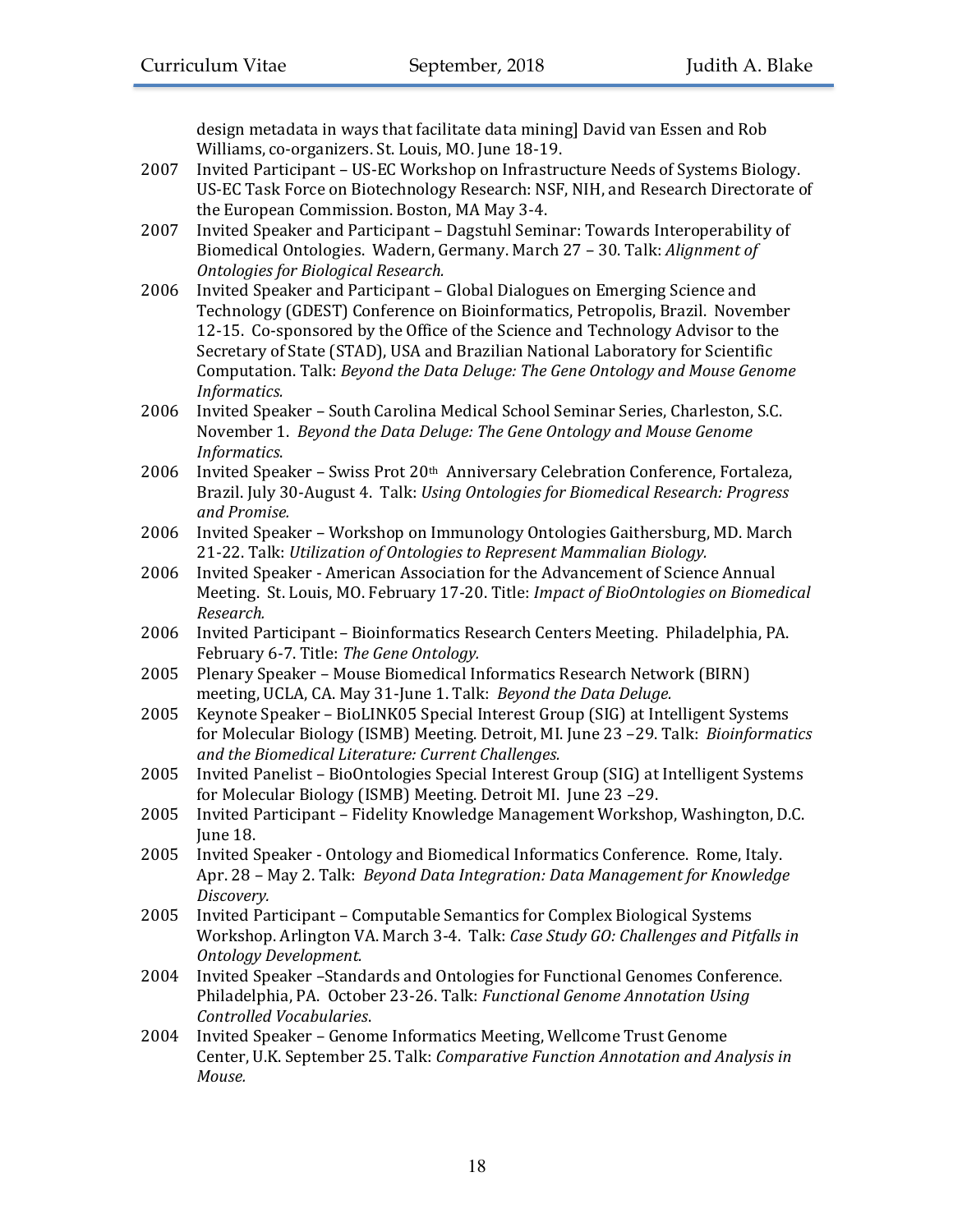- 2004 Invited Participant DARPA Workshop on Bio-Ontologies. February 3-5. College Park, MD.
- 2004 Invited Seminar Speaker Oregon Sciences and Health University, Portland OR, February 20, Talk: From Data to Knowledge in the Digital Age: Mouse Genome *Informatics and the Gene Ontology.*
- 2003 Invited Speaker NIH-BISTI Symposium 2003. 'Digital Biology: The Emerging Paradigm'. Bethesda, MD. November 6-7, 2003. Talk: *Scientific Data Integration*.
- 2003 Invited Speaker/Participant Wellcome Trust Workshop on Informatics Resources for the Human Genome. Bethesda, MD. September 22-23. Talk: The Gene Ontology: Tool for the Unification of Biology.
- 2003 Invited Speaker/Participant NSF and MITRE-sponsored workshop on 'Disease Modeling and Prediction'. Reston, VA. Talk: Genome, Genotypes and Human *Diseases: The Mouse Model.*
- 2003 Invited Speaker Advances in Genome Biology and Technology Conference, Marcos Island, FL. February 5-9. Talk: Ontology Development in Model Organism Database Systems: The Gene Ontology and the Mouse Genome Informatics System.
- 2003 Invited Participant Biomedical Information Science and Technology Initiative (BISTI) Consortium Planning Workshop, NIH, Bethesda, MD. January 15-16.
- 2003 Invited Panelist Pacific Symposium on Biocomputing 2003, Lihue, Kauai, HI January 3-7. Session: 'Current work in linking Ontologies, Databases and Literature'. Talk: Mouse Genome Informatics and Data Integration.
- 2002 Invited Speaker NCI Cancer Diagnosis Program Director's Challenge Principal Investigators Meeting, Bethesda, MD. November 6-8. Talk: The Gene *Ontology Project: Towards a Common Understanding and a Shared Description of Molecular Biology.*
- 2002 Invited Speaker Genome Informatics Meeting, Hinxton, U.K. September 4-8. Talk: The Gene Ontology Project: Impacts on Model Organism Information Systems.
- 2002 Invited Speaker  $5<sup>th</sup>$  Annual BioOntologies Meeting; Edmonton, Canada. August 8. Talk: Ontology Development in model organism database systems: The Gene Ontology *and the Mouse Genome Informatics System.*
- 2002 Invited Speaker IBC Post-Genomic Bioinformatics Conference, San Francisco, CA. June 24-26. Talk: *Challenges and Problems in Functional Analysis.*
- 2002 Invited Speaker and Participant Event- and Process-Based Data Integration for the Gulf of Maine. Campobello Island, New Brunswick, Canada. June 12-14. Funded by NSF.
- 2002 Invited Participant Toxicogenomics Database Workshop. MDI Biological Laboratories, Bar Harbor, ME. May 3-4.
- 2002 Invited Participant Model Organism Database Workshop. Bethesda, MD. April 29-30.
- 2002 Invited Speaker Ontologies in Bioinformatics and Medical Informatics. Manchester, U.K., March 23-24. Talk: *Working in Real Time: Building Ontologies While Annotating the Mouse from Genotype to Phenotype.*
- 2002 Invited Speaker Bates College, Lewiston, ME. March 13. Title: *Power and Promise of Comparative Genomics.*
- 2001 Invited Speaker Ontologies in the Life Sciences, a symposium sponsored by Millennium Pharmaceuticals. August 10. Talk: *The Gene Ontology Project*.
- 2001 Invited Participant and Speaker Enabling Technologies for Alzheimer's Disease Research - An Alzheimer Research Forum Foundation workshop. Bar Harbor, ME. August 2 - 4. Talk: *Mouse Genome Informatics.*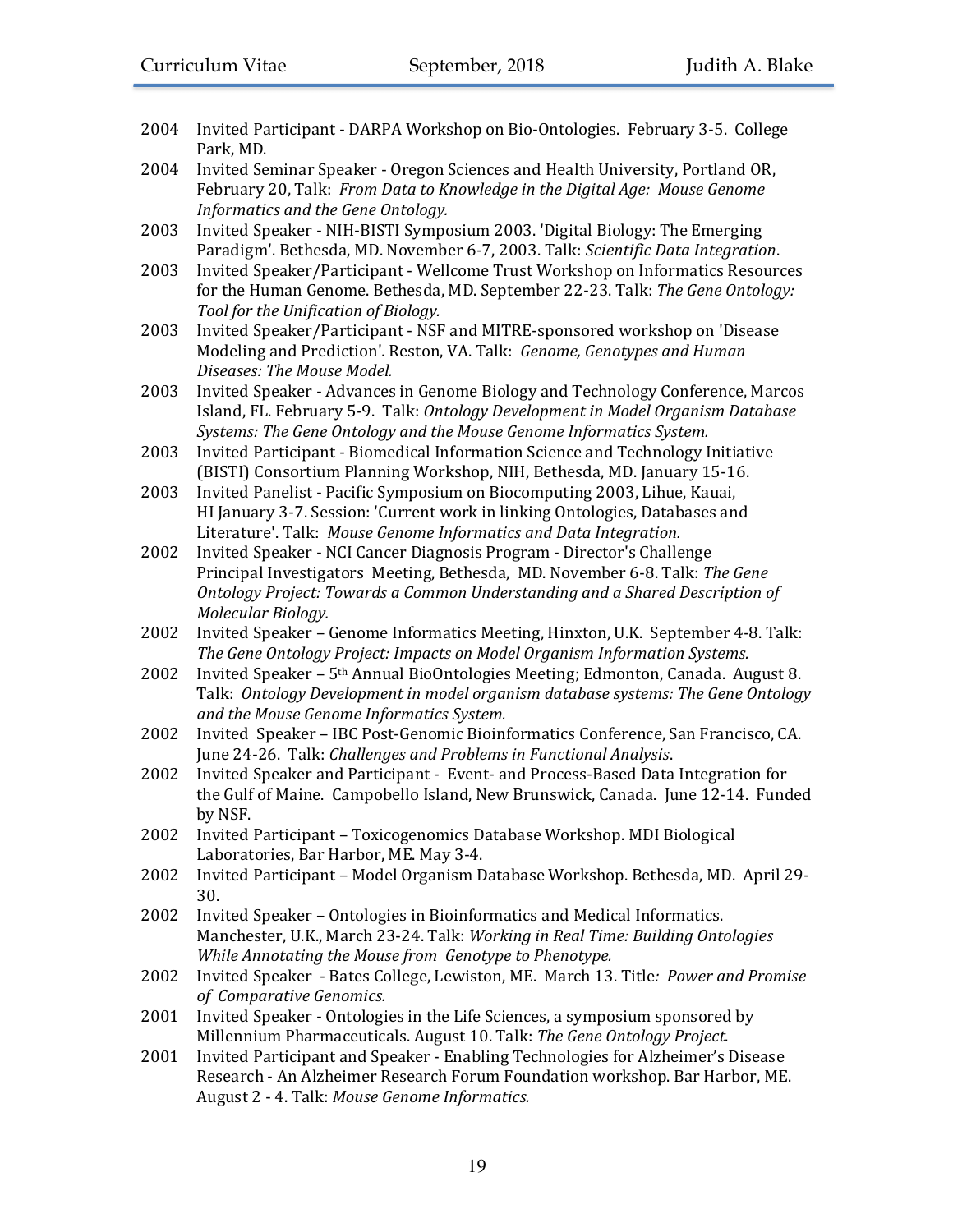| 2001 | Invited Speaker - 4 <sup>th</sup> Annual Bio-Ontologies Meeting, Copenhagen, Demark. July 26.                                                    |
|------|--------------------------------------------------------------------------------------------------------------------------------------------------|
|      | Talk: Practical Tools for the Gene Ontology.<br>Invited Speaker - 11 <sup>th</sup> Intl. Congr. on Genes, Gene Families and Isozymes. Stockholm, |
| 2001 |                                                                                                                                                  |
|      | Sweden. June 30-July 5. Talk: Gene Classification Systems and the Annotation of Gene                                                             |
|      | <b>Function and Process.</b>                                                                                                                     |
| 2001 | Invited Speaker - Conservation Genetics in the Age of Genomics - Spring                                                                          |
|      | Symposium of the American Museum of Natural History, NYC, NY. April 4-6. Talk:                                                                   |
|      | Comparative Genomics and the Conservation of Biodiversity.                                                                                       |
| 2000 | Invited Participant -Workshop on the Tree of Life Initiative, Austin, TX. December<br>3-4, 2000.                                                 |
| 2000 | Invited Participant - 'Functional Annotation of the Mouse' FANTOM Meeting.                                                                       |
|      | Tsukuba, Japan. August 28 - September 8.                                                                                                         |
| 2000 | Invited Participant - Workshop on the Phylogenetics and Phyloinformatics to                                                                      |
|      | Assemble the Tree of Life, New Haven, CT. July 28-29.                                                                                            |
| 2000 | Invited Speaker - Genetic Resources for the New Century Meeting. San Diego, CA.                                                                  |
|      | May 7 -11. Title: Impending Unification of Biological InformationThe Mouse Model.                                                                |
| 2000 | Invited Speaker - Conference on Bioinformatics of Genes and ESTs Relevant to                                                                     |
|      | Membrane and Cellular Toxicology. Bar Harbor, ME. April 28-29. Title:                                                                            |
|      | Nomenclature and Homologies: Strategies in the Formation of Specialized Gene                                                                     |
|      | Databases.                                                                                                                                       |
| 2000 | Invited Participant - Workshop on the Projected Use of Bioinformatics: Circuit                                                                   |
|      | Riders for the Computerization of Herbaria in the U.S.A. Lincoln, NE. April 6-9.                                                                 |
| 2000 | Invited Speaker - International Rice Genome Meeting 2000, Tsukuba, Japan. Feb. 8 -                                                               |
|      | 10. Title: Data Integration in the Mouse Genome Databases.                                                                                       |
| 1999 | Invited Speaker - Workshop on Functional Genomics, Heidelberg, Germany. August                                                                   |
|      | 4-5. Title: Annotation at The Jackson Laboratory; Mouse Genome Informatics, From                                                                 |
|      | Genotype to Phenotype.                                                                                                                           |
| 1999 | Invited Speaker - 2 <sup>nd</sup> International Nomenclature Workshop, Cambridge, United                                                         |
|      | Kingdom. April 30-May 2. Title: Gene Families, A Nomenclature Perspective.                                                                       |
| 1998 | Invited Speaker - Rat Genome Mapping Conference, Hannover, Germany.                                                                              |
|      | October 5-7. Title: Rat and Mouse Informatics and Database Resources.                                                                            |
| 1998 | Invited Speaker - Biological Informatics Conference" Canberra, Australia. Title:                                                                 |
|      | Molecular Maps of Chromosomes. July 6-8.                                                                                                         |
| 1998 | Invited Speaker- Genes and Polymorphisms in Drug Discovery Workshop. May 19.                                                                     |
|      | Welwyn, England. Title: Database and Internet Resources of Genes and Molecular                                                                   |
|      | Polymorphisms.                                                                                                                                   |
| 1998 | Invited Speaker. 1st International Nomenclature Workshop, Bar Harbor, ME.                                                                        |
|      | April 30-May 3. Title: Nomenclature for Gene Families.                                                                                           |
| 1996 | Invited Participant - Workshop on Biodiversity Informatics. San Diego, CA                                                                        |
|      | February 15 - 18.                                                                                                                                |
| 1995 | Invited Speaker - International Symposium and Workshop on Conservation Biology.                                                                  |
|      | Kuching, Sarawak, Malaysia. November 19 -23. Title: Molecular Sequences,                                                                         |
|      | Bioinformatics and Conservation Biology.                                                                                                         |
| 1995 | Invited Speaker - Molecular Approaches to Zoology and Evolution Symposium,                                                                       |
|      | Society of Integrative and Comparative Biology, St. Louis, MO. January 5 - 8. Title:                                                             |
|      | Biological Information in an Electronic Age: Access to and use of Biological Databases.                                                          |
| 1994 | Invited Participant - Workshop on the Infrastructure Requirements and Design                                                                     |
|      | Considerations for a Federation of Botanical Specimen Databases". Berkeley, CA,                                                                  |
|      | June 9-12.                                                                                                                                       |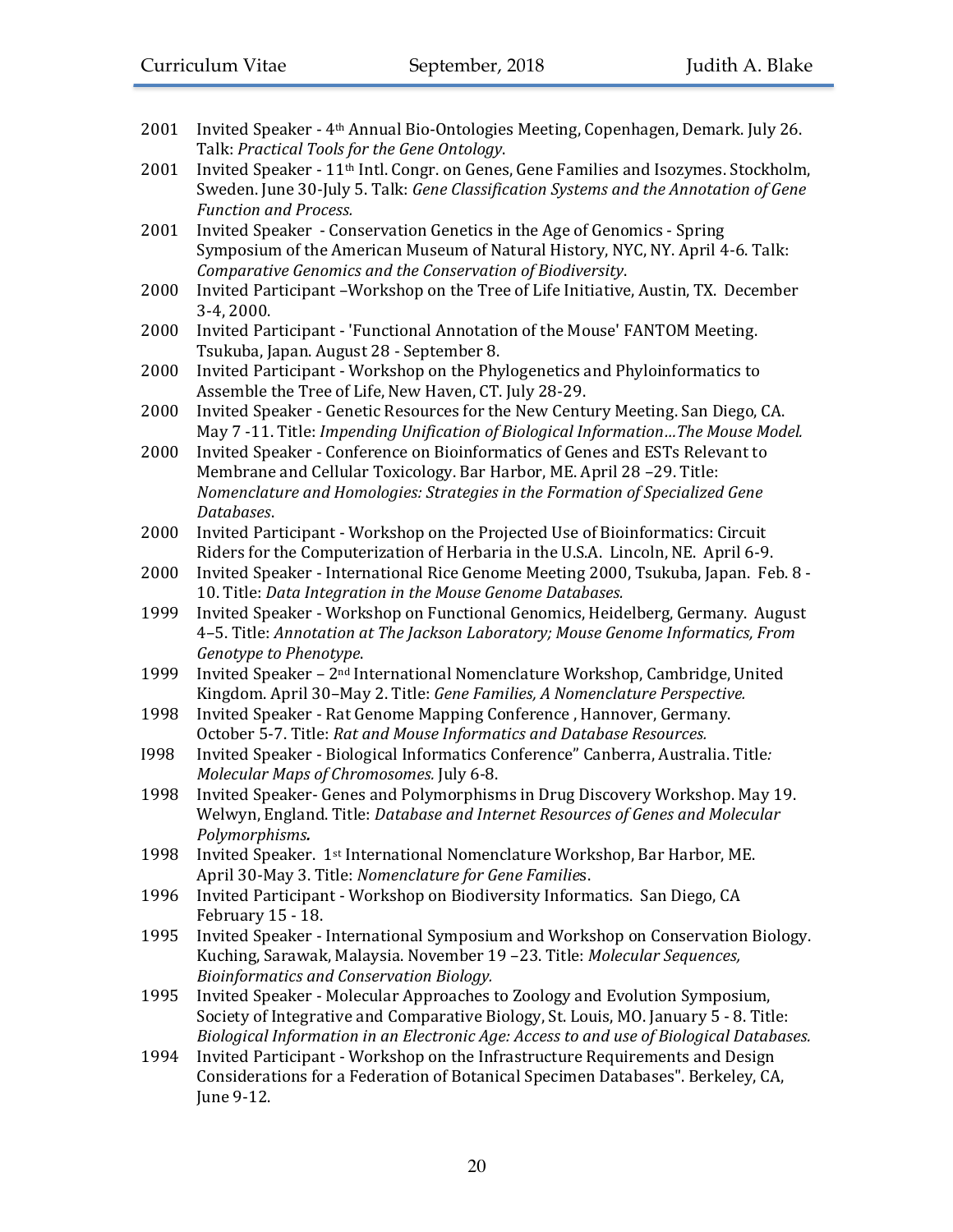1992 Invited Participant -Workshop on the Computerization on Natural History Collections. University of Michigan, Ann Arbor, MI. November 13-18.

### **Symposia/Workshops/Tutorials Organized**

- 2017 Co-organizer, Workshop: GeneWeaver 2.0:A platform for cross-species integration of heterogeneous functional genomics data. Mammalian Genetics and Genomics: from Molecular Mechanisms to Translational Applications. EMBL-Heidelburg, Germany. **October**
- 2017 Co-organizer, Workshop: New NIH initiative the "Alliance of Genome Resources" Mammalian Genetics and Genomics: from Molecular Mechanisms to Translational Applications. EMBL-Heidelburg, Germany. October
- 2016 Co-organizer, Workshop: Gene Enrichment Analysis: Tips and Strategies for Success, Intl. Soc. Biocurators meeting, Geneva, Switzerland. April.
- 2016 Invited participant. Disease Ontology Workshop, Intl Soc of Biocurators meeting. Geneva, Switzerland
- 2015 Co-organizer, Enrichment Analysis Workshop. IMGC meeting, Yokohama, Japan.
- 2014 Co-organizer, Phenotypes Workshop, International Society of Biocurators. Bejing, China. April.
- 2013 Session Co-Chair, Ontologies and Standards. 6<sup>th</sup> International Biocuration Meeting. April 7-10, Cambridge, UK.
- 2012 Co-Organizer, Workshop on the Classification of Diseases for Curation of Animal Models. 5<sup>th</sup> International Biocuration Conference: April 2-4, 2012. Washington, D.C.
- 2010 Organizer, Intelligent Systems for Molecular Biology- Workshop on Evidence Codes; Assay Tracking, ECO and OBI. July 12, 2010. Boston, MA
- 2005 Bioinformatics Workshop Leader: Comparative Genomics Conference. "Using the Gene Ontology Resources in Biological Research" Boston, MA.
- 2004 Co-organizer, Conference on Standards and Ontologies for Functional Genomics 2, Philadelphia, PA. October 23 - 27. Funded by NHGRI/NCRR/NCI/NERC/GSK.
- 1999 Co-organizer,  $2<sup>nd</sup>$  International Nomenclature Workshop, Cambridge, U.K. April 30 - May 2. Sponsored by The Sanger Center, EU (EMBL).
- 1997 Co-organizer, International Nomenclature Workshop, The Jackson Laboratory, Bar Harbor, ME. April 30 - May 4. Sponsored by NSF, DOE & the U.S. Dept. of Agriculture, NHGRI, The Jackson Laboratory, and Burroughs Wellcome, Inc.
- 1994 Co-organizer, Workshop on Database Interoperability, Gaithersburg, MD. June 26 -28. Sponsored by The Institute for Genomic Research (TIGR), DOE, and MasPar Co.
- 1993 Co-organizer, 2nd International Meeting on Ancient DNA, Smithsonian Institution, Washington, D.C. October 24 - 26. Sponsored by the Smithsonian Institution and the Sloan Foundation.

# **Community Service**

- 2016 2020 NIH permanent member of Genome Research Review Committee GENOM-G
- 2018 Scientific Advisory Board, Disease Ontology project.
- 2017 Scientific Advisory Board, RSCB Protein Data Bank (PDB)
- 2016 NIH NCI Special Emphasis Panel R21, U01, U24 applications. Feb 23-24.
- 2015- Scientific Advisory Board, DOE Joint Genome Institute (JGI), LBNL,
- 2015- Scientific Advisory Board, FlyBase Model Organism Database.
- 2015 2019 International Committee on Standardized Genetic Nomenclature for Mouse. Elected member.
- 2014 NIH BD2K special emphasis panel ZRG1 BST-N (50) Development of Software and Analysis Methods for Biomedical Big Data in Targeted Areas of High Need (U01).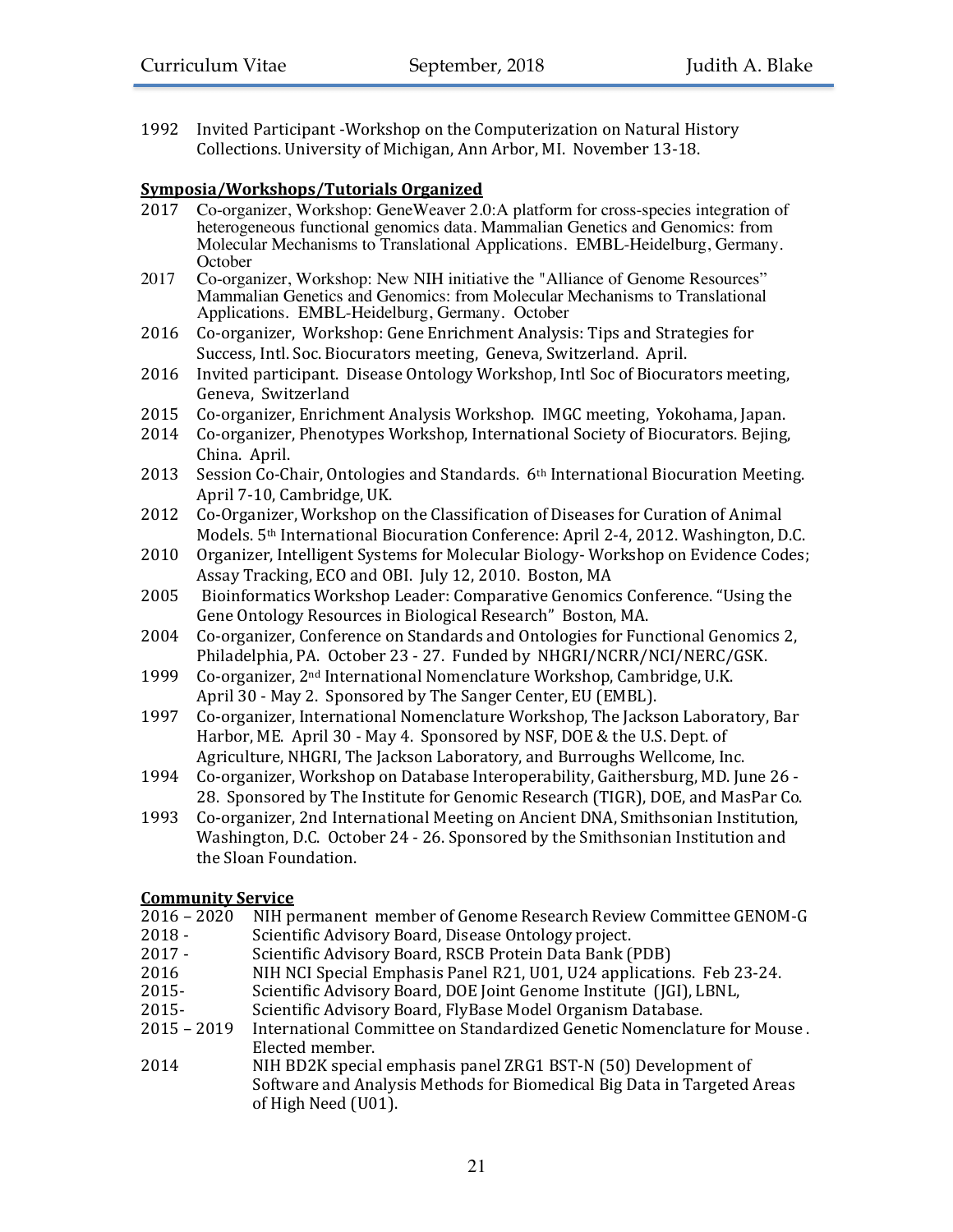| 2014-2017         | Chair: Public Affairs and Policy Committee, International Society for<br>Computational<br>Biology [ISCB].                                                 |
|-------------------|-----------------------------------------------------------------------------------------------------------------------------------------------------------|
| 2010-2017         | Board of Directors [Elected]. International Society for Computational<br>Biology [ISCB].                                                                  |
| 2012-2017         | Advisory Board. FORCE11: Future of Research Communication and e-<br>Scholarship.                                                                          |
| 2014              | NIH NIGMS special emphasis panel P20:COBRE: Center of Biomedical<br>Research Excellence.                                                                  |
| 2014              | IAR reviewer for NIH Special Emphasis Panel/Scientific Review Group<br>2014/10 ZGM1 TWD-6 (C1). COBRE grants.                                             |
| 2011-2015         | ISCB voting representative to FASEB [Federation of American Societies for<br>Experimental Biology] Board of Directors.                                    |
| 2013-2015         | Senior Scientific Representative on Advisory Panel for new Nature<br>Publishing Group publishing effort Scientific Data.                                  |
| 2006-2014<br>2013 | UniProt (Universal Protein Resource): External Scientific Advisory Board,<br>NIH NIDDK R13 Conference Grant reviewer                                      |
| 2012-2014         | Guest Associate Editor: PLoS Computational Biology Journal.                                                                                               |
| 2008-2012         | CIHR (Canada Institutes of Health Research) External Scientific Advisory<br>Board. "Model Organism Interactions and Human Diseases" project.<br>(Member). |
| 2003-2014         | External Scientific Advisory Panel for the MDI-BL Toxicogenomics Database<br>(NIEHS)                                                                      |
|                   | 2008-present External Advisor: Phenoscape Project of the National Evolutionary<br>Synthesis Center                                                        |
| 2009-2011         | External Scientific Advisor - Disease Ontology Project                                                                                                    |
| 2006-2009         | Member: NIH Study Section: Genomics, Computational Biology, and<br>Technology (GCAT).                                                                     |
| 2006              | NHLBI Cardiovascular Strategic Planning Working Group #11<br>NIH BISTI meeting July 11-12, Washington, D.C.                                               |
| 2006-2009         | External Scientific Advisory Panel, PharmacoGenetics KnowledgeBase<br>(PharmaGKB)                                                                         |
| 2004-2008         | TREC Genomics Track - Steering Committee (NIST)                                                                                                           |
| 2003-2008         | External Scientific Advisory Board, Saccharomyces Genome Database (SGD)<br>(NHGRI)                                                                        |
| 2005              | Special Editor, PLOS Genetics: Fantom 3 issue.                                                                                                            |
| 2004              | NIH: INBRE Review Panel                                                                                                                                   |
| 2004-2005         | NIH Ad Hoc Study Section Member: Genomics, Computational Biology and<br>Technology (GCAT).                                                                |
| 2003-2005         | External Scientific Panel for the Pharmacogenetics Research Network<br>(PGRN) (NIGMS)                                                                     |
| 2003-2006         | External Scientific Advisory Board, TIGR Rice Genome Annotation Project<br>(NSF)                                                                          |
| 2001-2003         | NIH - BISTI pre-National Programs of Excellence in Biomedical Computing<br>(NPEBC) Advisory Panel.                                                        |
| 1995-1997         | NSF - Research Collections in Systematics and Ecology Advisory Panel                                                                                      |

# **Program Committees**

Bioinformatics 2019.

Intelligent Systems for Molecular Biology (ISCB-ISMB). 2005-2009, 2012-2013, 2015-16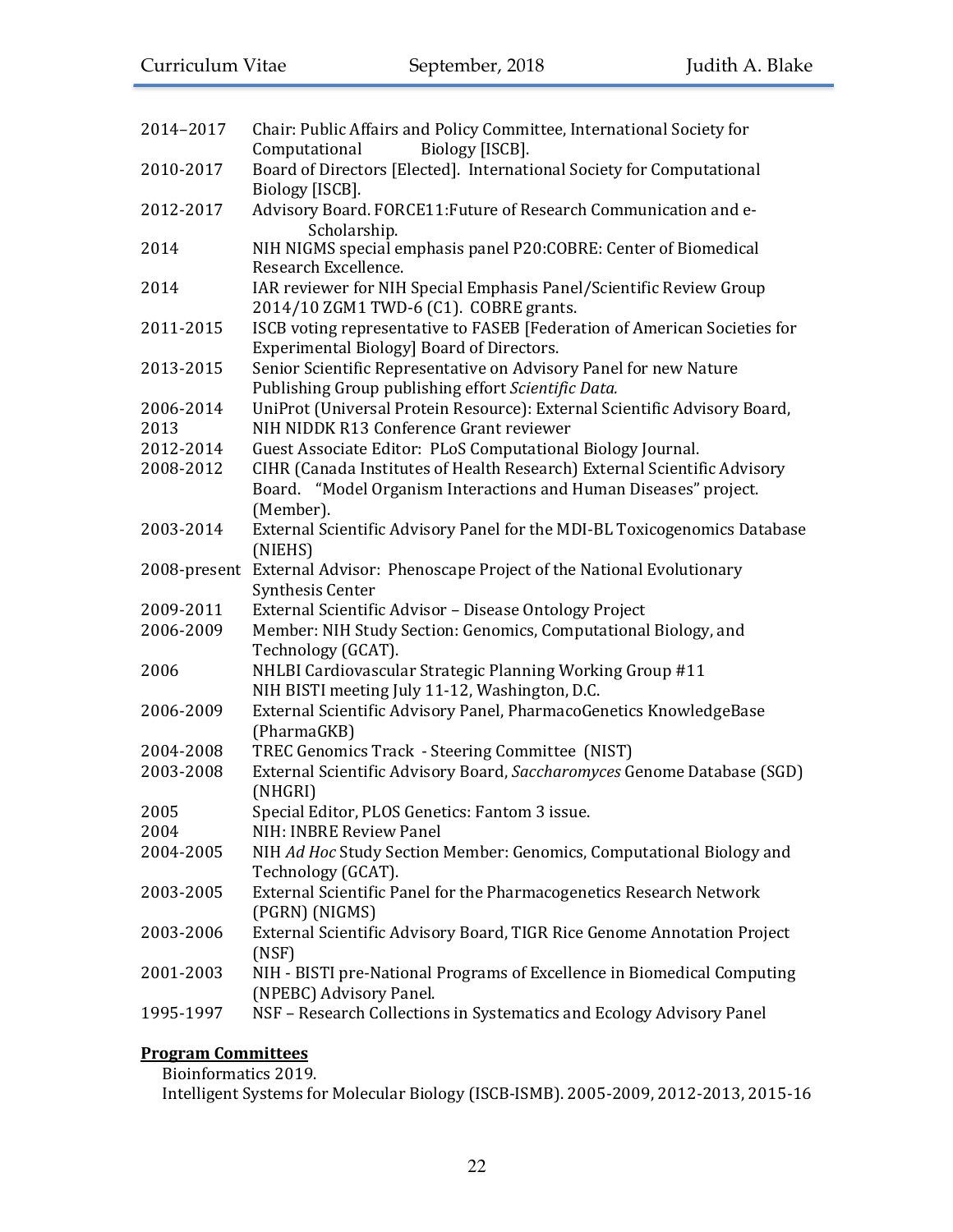European Conference on Computational Biology (ECCB) 2005, 2007, 2008, 2012-14 2016.

Future of Research Communications and e-Scholarship (FORCE11)-Program Com. 2016.

- Intl Soc of Biocuration Workshop PC: 'Text Mininng and Biocuration: Moving to Integration. 2016
- ACM-BCB2013: ACM Conference on Bioinformatics, Computational Biology and Biomedical Informatics - 2013 Track Chair: Data and Knowledge Bases, TextMining and Ontologies
- AMIA Summit on Translational Bioinformatics. 2011.
- *BioCreAtIvE* (Critical Assessment of Information Extraction systems in Biology). 2012.
- Biological Data Visualization (BioVis 2012) IEEE Symposium on Biological Data Visualization.

Bio-Ontologies Special Interest Group; ISMB meeting 2008 - 2011.

Conference on Semantics in Healthcare and Life Sciences (CSHALS), 2014.

Data Integration in the Life Sciences Meeting. 2005, 2011 - 2012.

Gene Network and Pathway Generation and Analysis Workshop: ACM International Conference on Bioinformatics and Computational Biology (ACM-BCB). 2010

International Conference on Data Integration in Life Sciences. 2012.

International Conference on Biomedical Ontologies (ICBO), 2009, 2011, 2012, 2014. International Semantic Web Conference/Semantic Web Applications in Scientific Discourse. 2009.

Pacific Symposium on Biocomputing. 2005.

Symposium on Languages in Biology and Medicine. 2009, 2011, 2103

Workshop on Gene Network and Pathway Generation and Analysis: in conjunction with ACM International Conference on Bioinformatics and Computational Biology (ACM-BCB). 2010.

Text Mining and Biocuration Workshop, April 13, 2016, at  $9<sup>th</sup>$  International Conference of Biocuration

# **Ad Hoc Paper Reviews, Program and Grant Reviews, and Book Proposal Reviews**

AAAS Science Advances in Bioinformatics Bioinformatics BMC Bioinformatics Briefings in Bioinformatics Fonds National de la Recherche, Luxemberg Genomics Genome Biology Genome Research Journal of Biomedical Semantics Nature Review Genetics Netherlands Commission on National Roadmap Large-scale Research Facilities Nucleic Acid Research PLoS Computational Biology Trends in Bioinformatics Wiley Publishing Wellcome Trust

# **The Jackson Laboratory Service**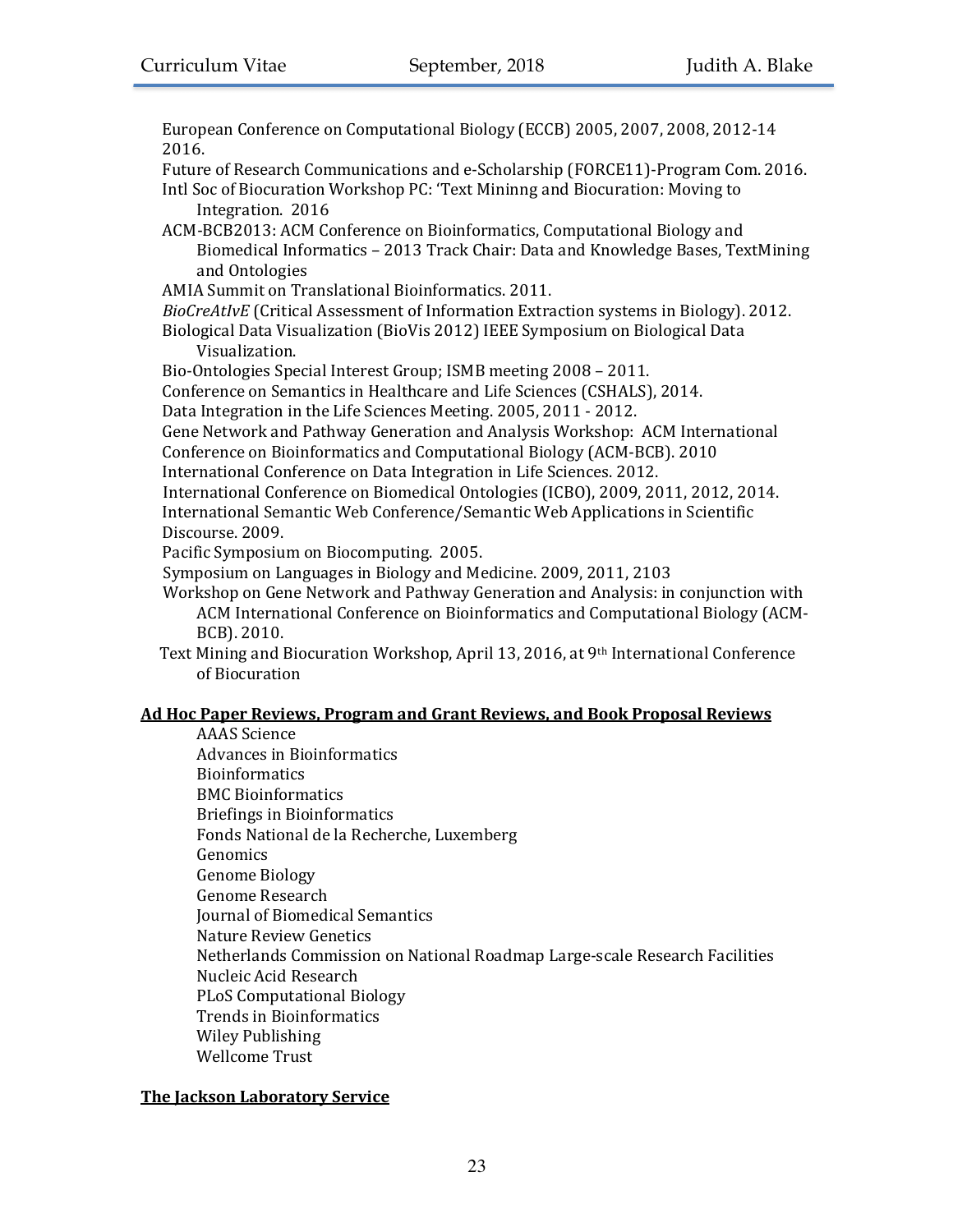Research Grants Committee (2004-present) Faculty Advisor: Library Sciences (2013 – 2018) Controlled Vocabularies Steering Committee [CVS] (2007 - 2008) Digital Asset Management Committee (2005) Education and Training Committee (1996-1999) Genetic Resources Committee (1999-2002) Library Committee (2004-2012) Meetings Committee (2002-2003) Promotions Committee (2011-2012) Scientific Advisory Committee [SAC] (2007-2009) Seminar Committee (1999-2002) Special Director of Development Recruitment Committee (2006-2007) Web Governance Committee (2009)

# **PhD. Thesis Committees**

- Karen Dowell Graduate School of Biological Sciences, Univ. Maine, Orono, ME Thesis: (2013) "Exploring Pluripotent Stem Cell Self-Renewal and Cell Fate with Cell-Type-Specific Genomic Data Integration and Bayesian Network Machine Learning."
- Jeremy Jay Graduate School of Computer Sciences, Univ. Maine, Orono, ME Thesis: (2013) "Data Integration and Analysis Techniques for Cross-species Gene-Phenotype Relationship Elucidation."

## **Students and Interns**

- 2018 Jessica Creelman, Renssalaer Polytechnic Insitute, Troy, NY. TJL Summer Student Internship Program. *Trasncription Factors, Their Targets, and Their Role in Breast Cancer.*
- 2017 Akeena Harper, Voorhees College, Denmark, S. Carolina. TJL Summer Student Internship Program. *Understanding Chemotherapeutic-Gene Relationships Through Cross-Species Analysis.*
- 2016 Yoojin Cha, Colby College, Waterville, ME. TIL Summer Student Internship Program. *From Function to Dysfunction: Gene Ontology and Cancer.*
- 2016 Jesus Roberto Franco, Univ of Texas, Rio Grande Valley, TX. TJL Summer Student Internship Program. *Testing the Paradigm: Cancer Gene Sets and the Hallmarks of Cancer.*
- 2015 Daniela Perry, Cornell University, Ithaca, NY. TJL Summer Student Internship Program. Orthologs and Isoforms and Conservation of Function.
- 2014 Nikolai Renaldo, Tufts University, Medford, MA. TJL Summer Student Internship Program. Developing computable models of metabolic processes for the Gene *Ontology.*
- 2013 Joao Ascensao, Rice University, Houston, Texas. TJL Summer Student Internship Program. *Methodology for Inferring Gene Function from Phenotype Data.* Publication: Ascensao J, Dolan ME, Hill DP, Blake JA. 2014. Methodology for Inferring Gene Function from Phenotype Data. BMC BioInformatics 15:405 doi:10.1186/s12859-014-0405-z. PMID:25495798. (highly accessed).
- 2012 Parirash Abdolhosseini, University of Washington, Seattle, WA TJL Summer Student Internship Program. *Investigating the genetic connection between autism and* seizures through the RNA binding protein Celf4.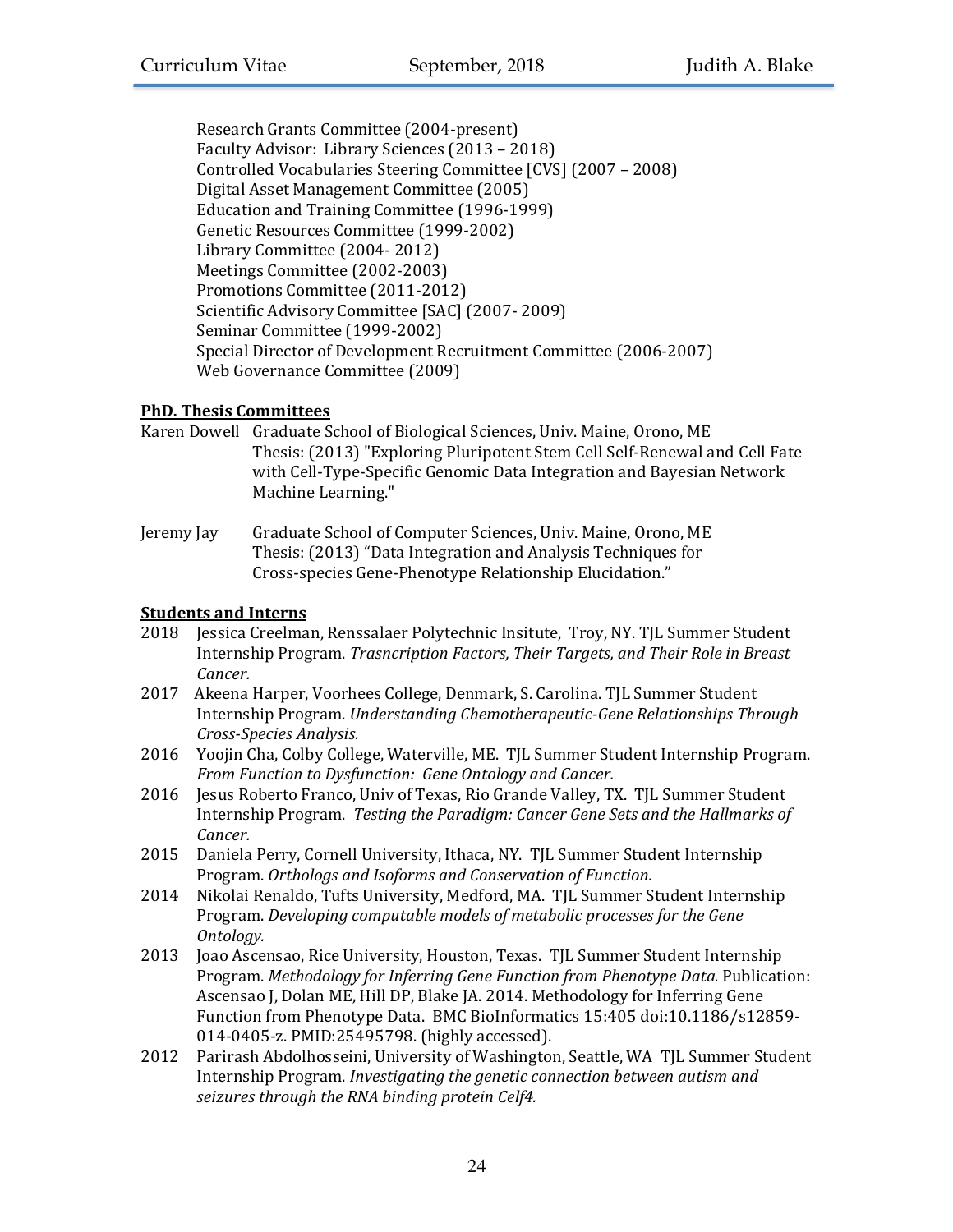- 2012/13Aaron Kravens, Mount Desert Island High School, Bar Harbor, Local Internship. *Investigation Into Vertebrate and Mammalian Homologous Gene Sets Using Databases.*
- 2011 Krystal English, Amherst College, Amherst, MA TJL Summer Student Internship Program. The Role of Developmental Processes in Interstitial Lung Diseases.
- 2011 Michael O'Keefe, Rensselaer Polytechnic Institute. TJL Summer Student Internship Program. MouseMine: a flexible storage and retrieval solution for Mus musculus *biological data.* Co-sponsored with Joel Richardson.
- 2011 Danielle Penny, Needham High School, MA. TJL Summer Student Internship Program. *Using Spatial and Temporal Qualities of Gene Expression to Prioritize Autism Candidate Genes.*
- 2010/11 Christopher Carr, North Carolina State University. TJL Summer Internship Program. *Enhancing knowledge representation of Autism in mouse informatics* resources. Publication: Meehan TF, Carr CJ, Bult CJ, Chesler EJ, Blake JA. 2011. Autism Candidate Genes via Mouse Phenomics. J Biomed Inform. Dec;44 Suppl 1:S5-11Mar 21 doi: 10.1016/j.jbi.2011.03.003. PMCID: PMC3263820.
- 2009/10 Wade Vallieau, Mount Desert Island High School Intern. (Fall/Spring/Summer, 2009-2010). *Importing Neuroinformatics Framework resources into the Cell Ontology.*
- 2009/10 Morgan Hightshoe, North Carolina State University. TJL Summer Internship Program. Development and Reconstruction of the Neuronal Cell Types in the Cell *Ontology.*
- 2009 David Smith, Maine School of Science and Mathematics. TJL Summer Internship Program. Building a Cell Cycle Ontology for Mouse based on Mouse Genome *Informatics Database.*
- 2009 Daniel Hales, Mount Desert Island High School Intern. *Bioinformatics of Lung Diseases*.
- 2008 Karen Dowell, UMaine Graduate Program in Functional Genomics. Rotation Student in Bioinformatics (Fall, 2008).
- 2008 William Kornahrens, North Carolina School of Math and Science, TJL Summer Internship Program, *Complex Complexities*.
- 2007 Marianne Seto, UMaine Graduate Program in Functional Genomics. Rotation Student in Bioinformatics (Summer, 2007).
- 2007 Esther Uduehi Wells Scholar at Indiana University, TJL Summer Internship Program. Ontological Modeling for Knowledge Representation of Lung Disease.
- 2006 Curt Christian, St. Cloud College, TJL Summer Internship Program, *Integration of Gene Ontology and Human Disease.*
- 2006 Michael Petkov, Ellsworth High School, TJL Summer Internship Program, *Mining Metabolic Pathway Data From Gene Ontology Annotations.*
- 2005 Daniel Leiber, Princeton University, TJL Summer Internship Program. *Using Ontological Reasoning to Investigate Metabolic Diseases.*
- 2004 Megan Campbell, Gettysburg College, TJL Summer Internship Program. *Assessing* Gene Ontology (GO) Annotation Consistency Between the Mouse and Rat Genomes.
- 2003 David Haluska, Brewer High School, TJL Summer Internship Program. *Creating a* web-accessible database resource linking mouse models, inbred strains, and human *diseases.*
- 2001 Daniel Lawrence, Mt. Desert Island High School Intern. Putting Lee Silver's Book 'Mouse Genetics' on the Web.
- 2000 Kelly Tolle, Carleton College, TJL Summer Internship Program. *Integrating*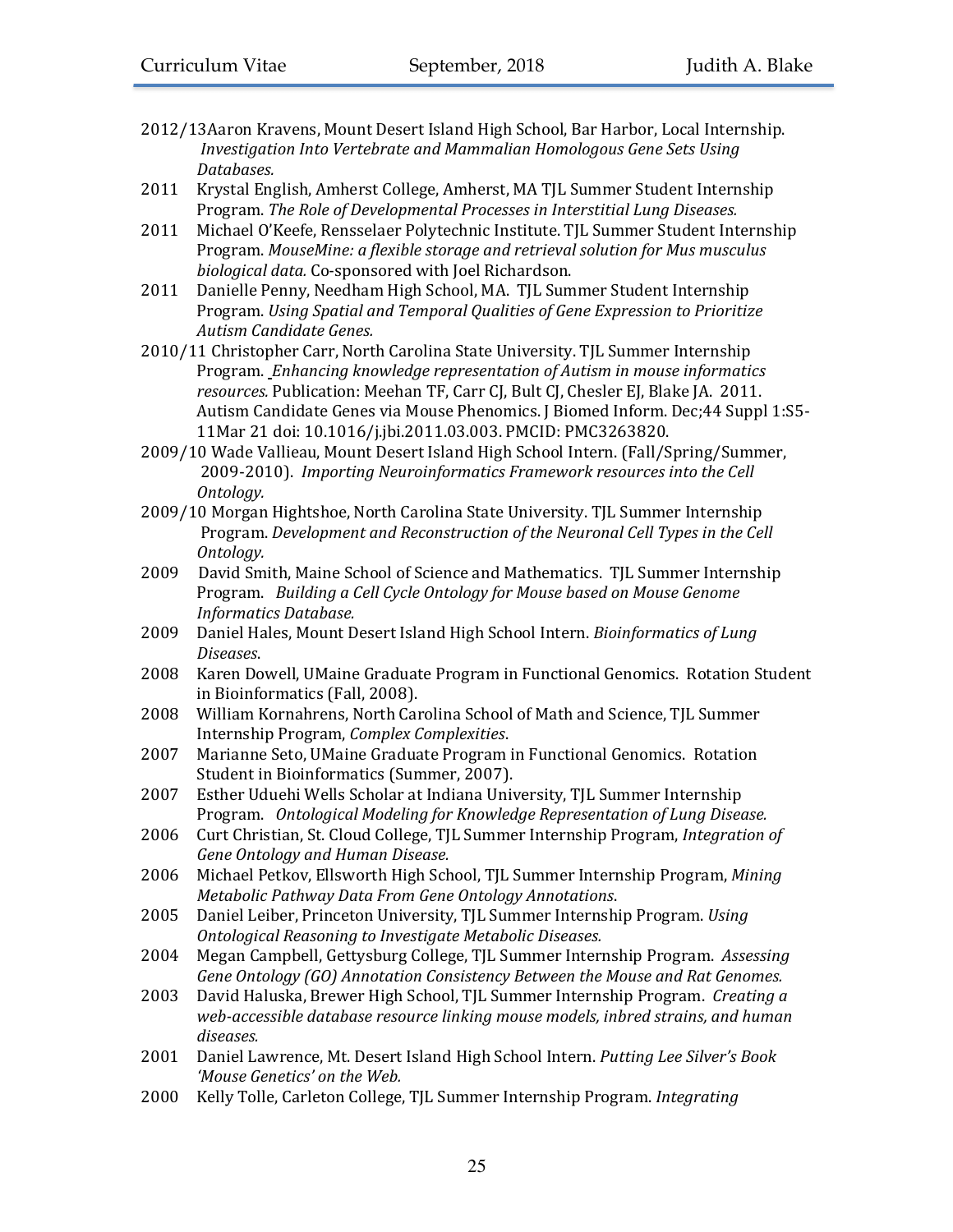**Existing On-line Databases: Creation and Implementation of a Controlled** *Vocabulary.*

- 2000 Robert Peliks, Lowell (CA) High School, TJL Summer Internship Program. The *Comparative Cancer Genetics Web Site.* Co-sponsored with Carol Bult and Janan Eppig.
- 1999 Winnie Liang, Carnegie Mellon University, TJL Summer Internship Program. *Development of a Mouse Trp53 Mutation Database.* Co-sponsored with Carol Bult and Janan Eppig.
- 1998 Margaret Douglass, Towson High School, TJL Summer Internship Program. *Graphical Representations of Conserved Regions between Mouse and Human*  Genomes. Co-sponsored with Janan Eppig.
- 1998 Christina Hull, Trinity College, TJL Summer Internship Program. *Creating a Bioinformatics Resource: Problems and Promise.* Co-sponsored with Janan Eppig.
- 1997 Chris Tracey, Mt. Desert Island High School Intern. *A Typical Task in Bioinformatics.*

# **Faculty Lectures/Tutorials**

| 2016-2018  | "Big Genomic Data Skills Training for Professors" course, Jackson          |
|------------|----------------------------------------------------------------------------|
|            | Laboratory, Leader of sections on Data Reproducibility, Data Analysis, and |
|            | Data Integration.                                                          |
| 2016       | "21st Century Mouse Genetics" course, Jackson Laboratory, Lecturer "From   |
|            | Data to Knowledge in Biomedical Sciencies."                                |
| 2012-2015  | "Mammalian Genetics" graduate course lectures. Tufts University - Jackson  |
|            | Laboratory.                                                                |
| 2004-2012  | " Functional Genomics" graduate course lectures. UMaine-Orono, Maine       |
|            | Medical Research Center, Portland, and The Jackson Laboratory, Bar Harbor, |
|            | ME.                                                                        |
| 2011, 2012 | Genomic and Proteomic Approaches to Complex Heart, Lung, Blood & Sleep     |
|            | Disorders September 8-16. The Jackson Laboratory.                          |
| 2012       | Short Course on Systems Genetics., The Jackson Laboratory                  |
| 2007-2009  | Mouse Models for Human Diseases. The Jackson Laboratory.                   |
| 2006       | Cold Spring Harbor Laboratory Course: Computational & Comparative          |
|            | Genomics, Cold Spring Harbor, NY.                                          |
| 2002-2006  | Short Course on Genome Sequence Analysis: Theory and Practice. Co-         |
|            | sponsored by The Jackson Laboratory and NCBI. Bar Harbor, ME.              |
| 2002-2004  | Short Course on Gene Microarray Development and Analysis: Approach to      |
|            | Heart, Lung, Blood and Sleep Disorders. Co-sponsored by The Jackson        |
|            | Laboratory and The Institute for Genomic Research, Bar Harbor, ME.         |
| 2003       | Toxicogenomics. Gordon Research Conference. Bates College, Lewiston, ME.   |
| 2002, 2003 | Advances in Genome Technology and Bioinformatics.                          |
|            | Co-sponsored by the Marine Biological Laboratory and The Institute for     |
|            | Genomic Research (TIGR). Woods Hole, MA.                                   |
| 1996-2000  | Instructor for Genetics Course offered by The Jackson Laboratory.          |
|            | Certified course for 3 credits with the University of Maine at Machias.    |

# **Professional Societies**

American Association for the Advancement of Science Genetics Society of America International Society for Computational Biology